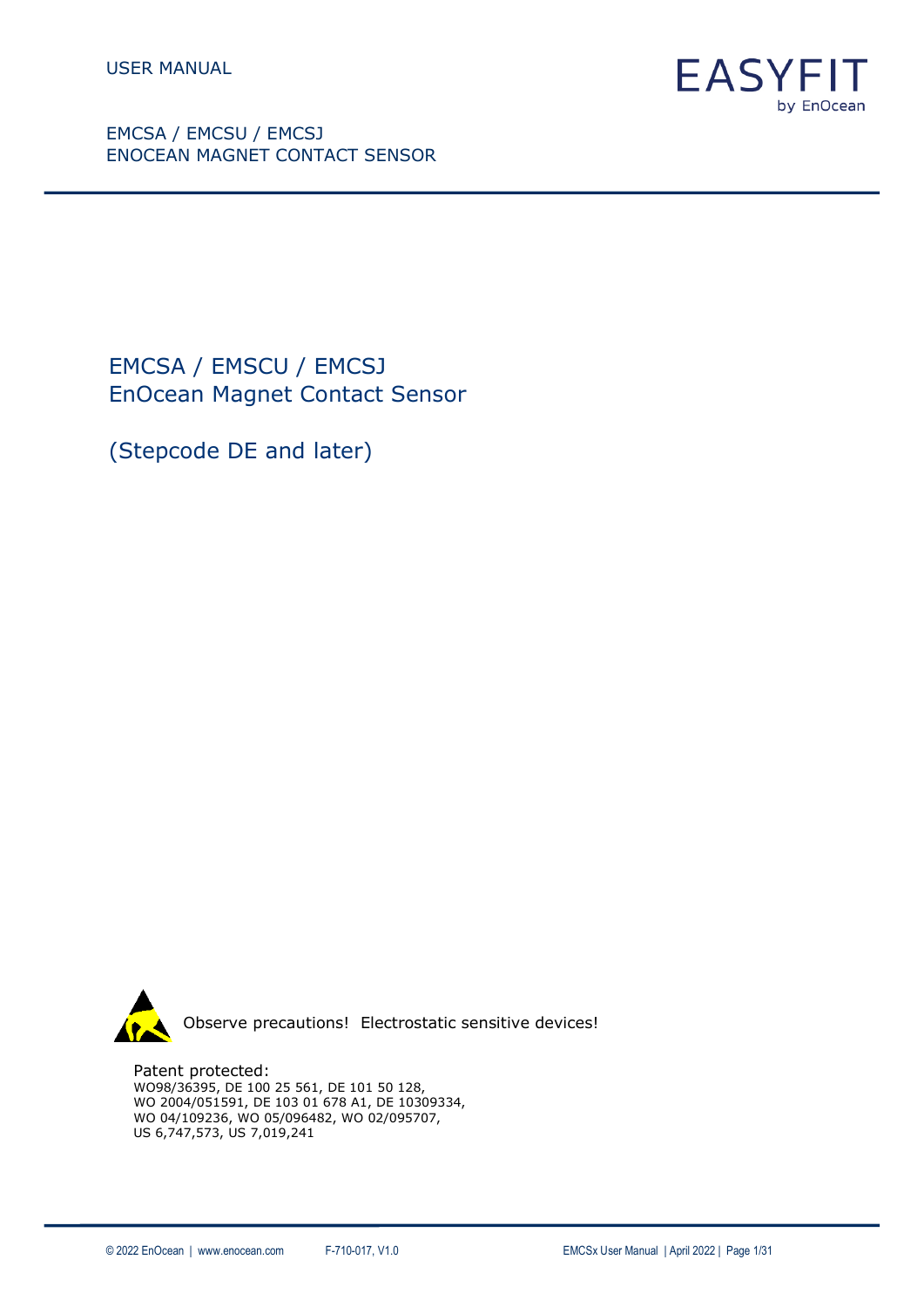#### **REVISION HISTORY**

The following major modifications and improvements have been made to this document:

| Version | Author    | Reviewer              | Date       | <b>Major Changes</b>                                                                                                                                                                                                                                                                                                         |
|---------|-----------|-----------------------|------------|------------------------------------------------------------------------------------------------------------------------------------------------------------------------------------------------------------------------------------------------------------------------------------------------------------------------------|
| 1.0     | AA        | MK.                   | 22.01.2018 | First release                                                                                                                                                                                                                                                                                                                |
| 1.1     | AA        | AA                    | 26.02.2018 | Light requirement details added, housing di-<br>mensions corrected, some more minor addi-<br>tions                                                                                                                                                                                                                           |
| 1.2     | AA        | AA                    | 29.05.2018 | Chapter 4.4 added (Installing Supplemental<br>Battery)                                                                                                                                                                                                                                                                       |
| 2.0     | AA        | AA                    | 04.01.2019 | Additional supplied Wall Mounting Plate added<br>(in chapters 2.1, 2.5, 2.6)                                                                                                                                                                                                                                                 |
| 2.1     | AA        | AA                    | 01.02.2019 | Tray packaging added (chapter 2.4, new chap-<br>ter 2.7)                                                                                                                                                                                                                                                                     |
| 2.2     | AA        | AA                    | 27.02.2019 | EEP number corrected in Chapter 2.2                                                                                                                                                                                                                                                                                          |
| 3.0     | AA        | <b>MK</b>             | 12.09.2019 | New Step Code DE:<br>Update with long-term energy storage replacement,<br>additional transport mode for longer shelf storage &<br>air cargo, optimized secure mode. Adding infor-<br>mation about QR Code, new grey housing variant<br>and new US Version. Update of Regulatory Notes<br>inclusive European waste treatment. |
| 3.1     | AA        | <b>MH<sub>Ö</sub></b> | 13.01.2020 | EMCSJ version added (928 MHz)                                                                                                                                                                                                                                                                                                |
| 3.2     | AA        | AA                    | 25.02.2020 | Battery lifetime calculation added (3.6.4)                                                                                                                                                                                                                                                                                   |
| 3.3     | <b>MK</b> |                       | 11.04.2022 | UK market approval and UKCA added                                                                                                                                                                                                                                                                                            |

#### **Published by EnOcean GmbH, Kolpingring 18a, 82041 Oberhaching, Germany www.enocean.com, info@enocean.com, phone +49 (89) 6734 6890**

© EnOcean GmbH, All Rights Reserved

Other trademarks and trade names are those of their respective owners.

#### **Important!**

This information describes the type of component and shall not be considered as assured characteristics. No responsibility is assumed for possible omissions or inaccuracies. Circuitry and specifications are subject to change without notice. For the latest product specifications, refer to the EnOcean website: [http://www.enocean.com.](http://www.enocean.com/)

As far as patents or other rights of third parties are concerned, liability is only assumed for modules, not for the described applications, processes and circuits. EnOcean does not assume responsibility for use of modules described and limits its liability to the replacement of modules determined to be defective due to workmanship. Devices or systems containing RF components must meet the essential requirements of the local legal authorities. The modules must not be used in any relation with equipment that supports, directly or indirectly, human health or life or with applications that can result in danger for people, animals or real value. Components of the modules are considered and should be disposed of as hazardous waste. Local government regulations are to be observed. Packing: Please use the recycling operators known to you.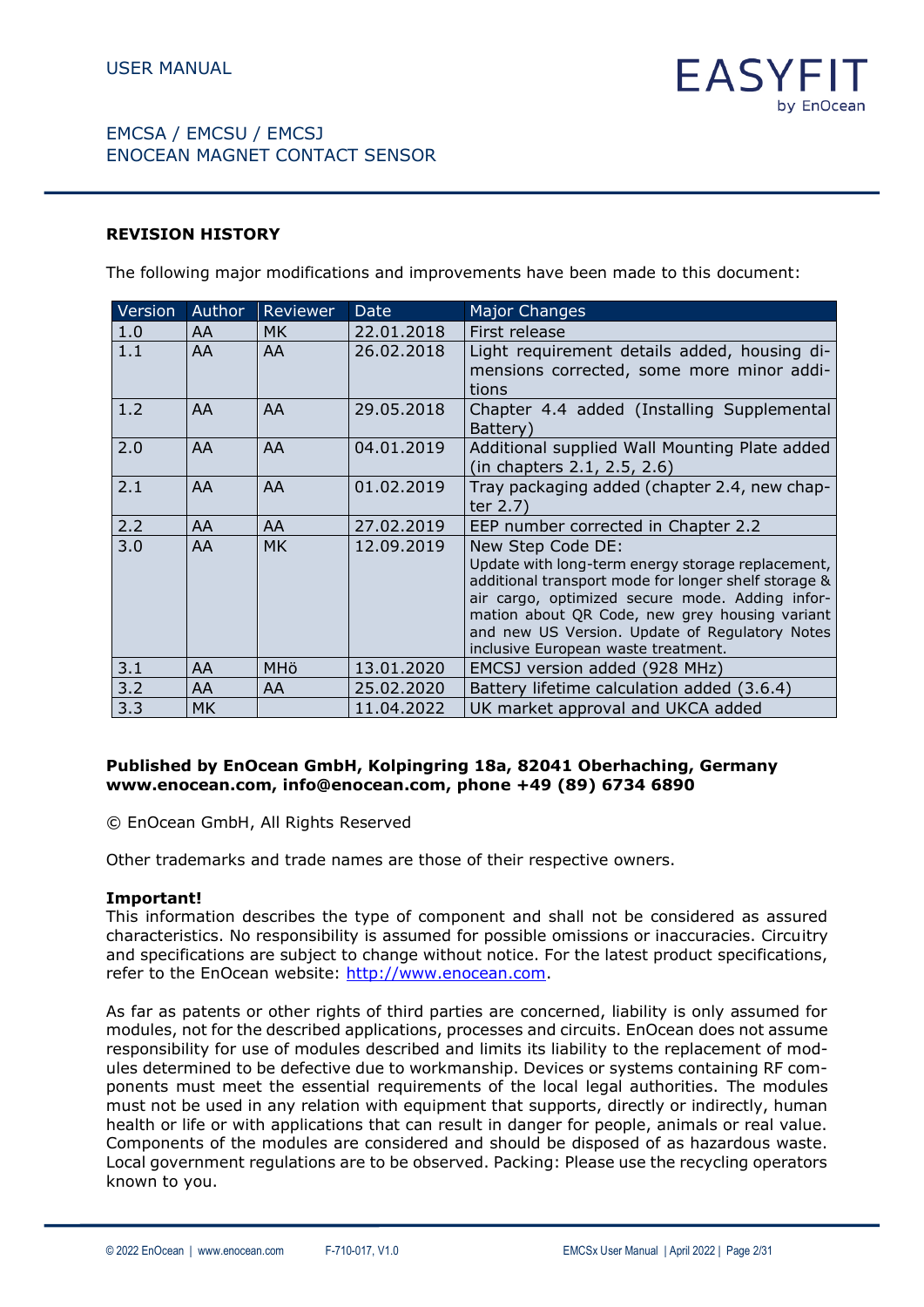

# **TABLE OF CONTENT**

| $\mathbf{1}$   |  |  |
|----------------|--|--|
|                |  |  |
|                |  |  |
|                |  |  |
|                |  |  |
| 2              |  |  |
|                |  |  |
|                |  |  |
|                |  |  |
|                |  |  |
|                |  |  |
|                |  |  |
|                |  |  |
|                |  |  |
| 3              |  |  |
|                |  |  |
|                |  |  |
|                |  |  |
|                |  |  |
|                |  |  |
| $\overline{4}$ |  |  |
|                |  |  |
|                |  |  |
|                |  |  |
|                |  |  |
|                |  |  |
| 5              |  |  |
|                |  |  |
|                |  |  |
|                |  |  |
|                |  |  |
|                |  |  |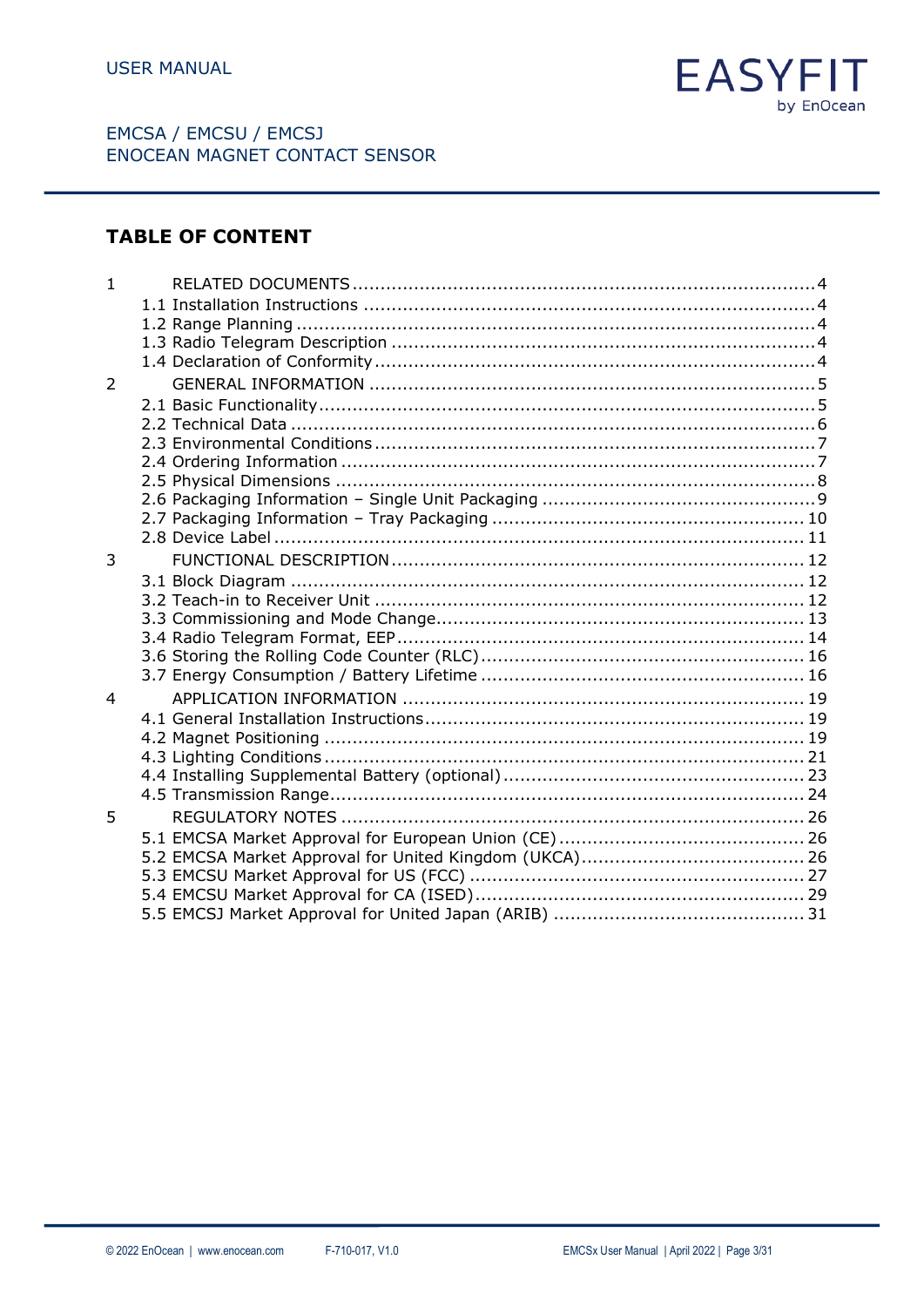

# <span id="page-3-0"></span>**1 RELATED DOCUMENTS**

This document describes setup and operation of the EMCSx unit. Related documents are as follows:

### <span id="page-3-1"></span>**1.1 Installation Instructions**

The installation instructions are content of the single unit packaging box

### <span id="page-3-2"></span>**1.2 Range Planning**

We recommend following our application notes, in particular AN001 "EnOcean Wireless Systems - Installation Notes" (PDF) available as download at: [www.enocean.com/en/support/application-notes/](http://www.enocean.com/en/support/application-notes/)

### <span id="page-3-3"></span>**1.3 Radio Telegram Description**

EMCSx transmits a radio telegram according to EnOcean Equipment Profile EEP D5-00-01 (contact state) and EEP SIGNAL 0x0E (Entering Transport Mode) as defined in the EnOcean Equipment Profiles specification:

[www.enocean-alliance.org/eep/](http://www.enocean-alliance.org/eep/)

If the unit is operated in Secure Mode please refer to the EnOcean security specification: [www.enocean.com/security-specification](http://www.enocean.com/security-specification)

#### <span id="page-3-4"></span>**1.4 Declaration of Conformity**

The Declaration of Conformity for EU and UK can be found at the EnOcean EMCSx product webpage.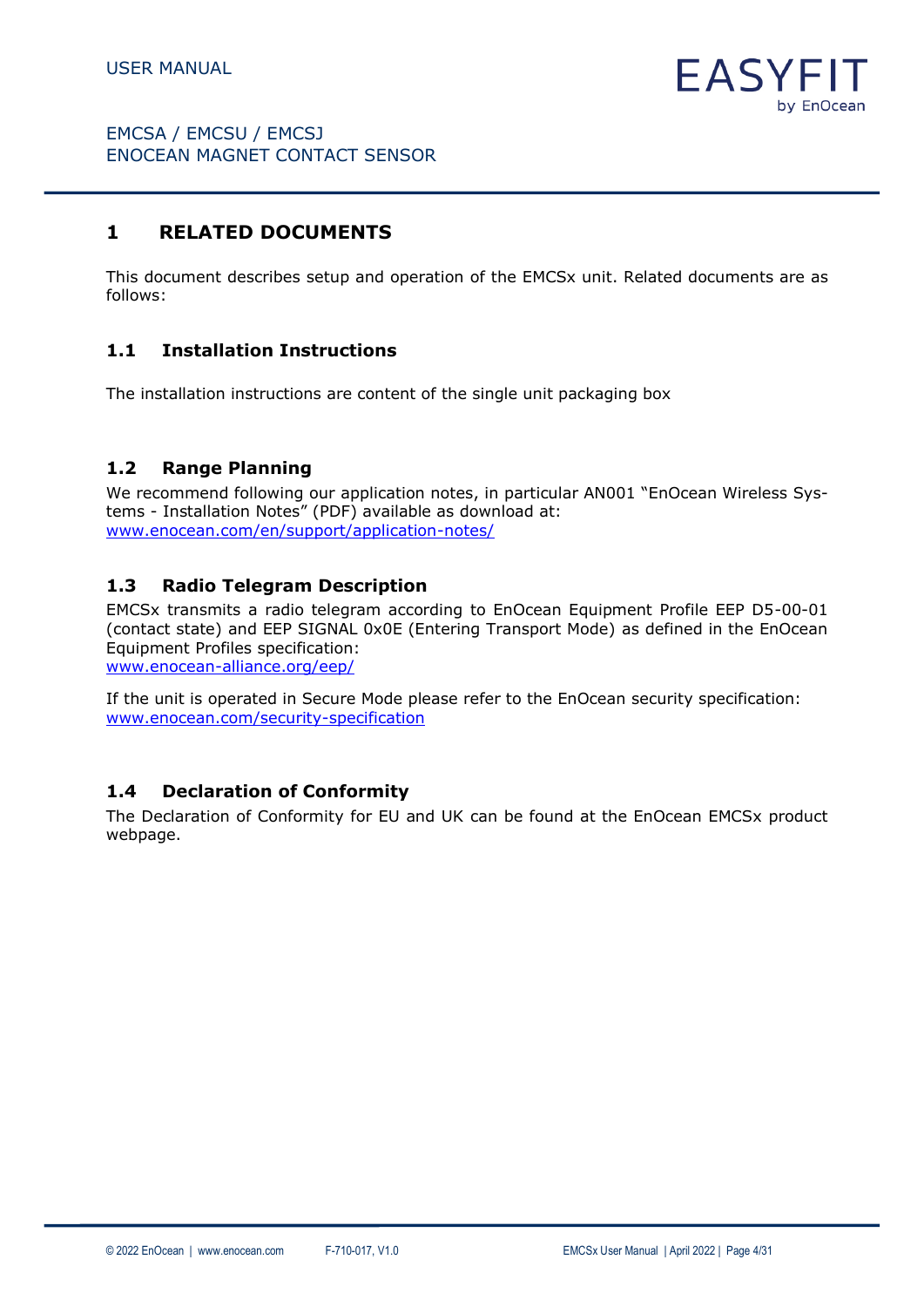

## <span id="page-4-0"></span>**2 GENERAL INFORMATION**

#### **This user manual specifies EMCSx units with Stepcode DE or later:**

- See chapter "2.8 Product Label and QR Code" to find out the module stepcode.
- For a detailed description of product change see Product Change Notification (PCN).
- The user manual for older modules can be downloaded from the product website (V2.2).

#### <span id="page-4-1"></span>**2.1 Basic Functionality**

EMCSx is an energy-harvesting wireless magnet contact sensor for EnOcean systems.

Powered by a solar cell, EMCSx works absolutely maintenance-free. An integrated energy store allows operation for several days in total darkness. In dark surroundings, a coin cell battery can be retrofitted.

The small housing is easy to be mount on windows, on doorframes or on cabinets using the included double-sided adhesive pad or using the also included mounting plate. The ultra-slim magnet has a preassembled adhesive pad.



EMCSx supervises an integrated reed contact and re-

ports every status change immediately (open<>closed). In addition, a sign of life signal is send at regular intervals. In addition to the cyclic wake-up, a wake up is triggered by pushing the LRN button.

EMCSx provides the option to use enhanced security mode with encrypted communication.

#### **Key product features EMCSx**

- Fully autonomous operation under sufficient lighting with pre-installed solar cell (Battery backup option for operation in dark surroundings)
- Very flat magnet with preinstalled adhesive for easy mounting
- Small housing for easy mounting with double-sided adhesive or mounting plate
	- Integrated reed contact
	- Integrated energy storage and charging circuit
	- Integrated LRN button and TX indicator LED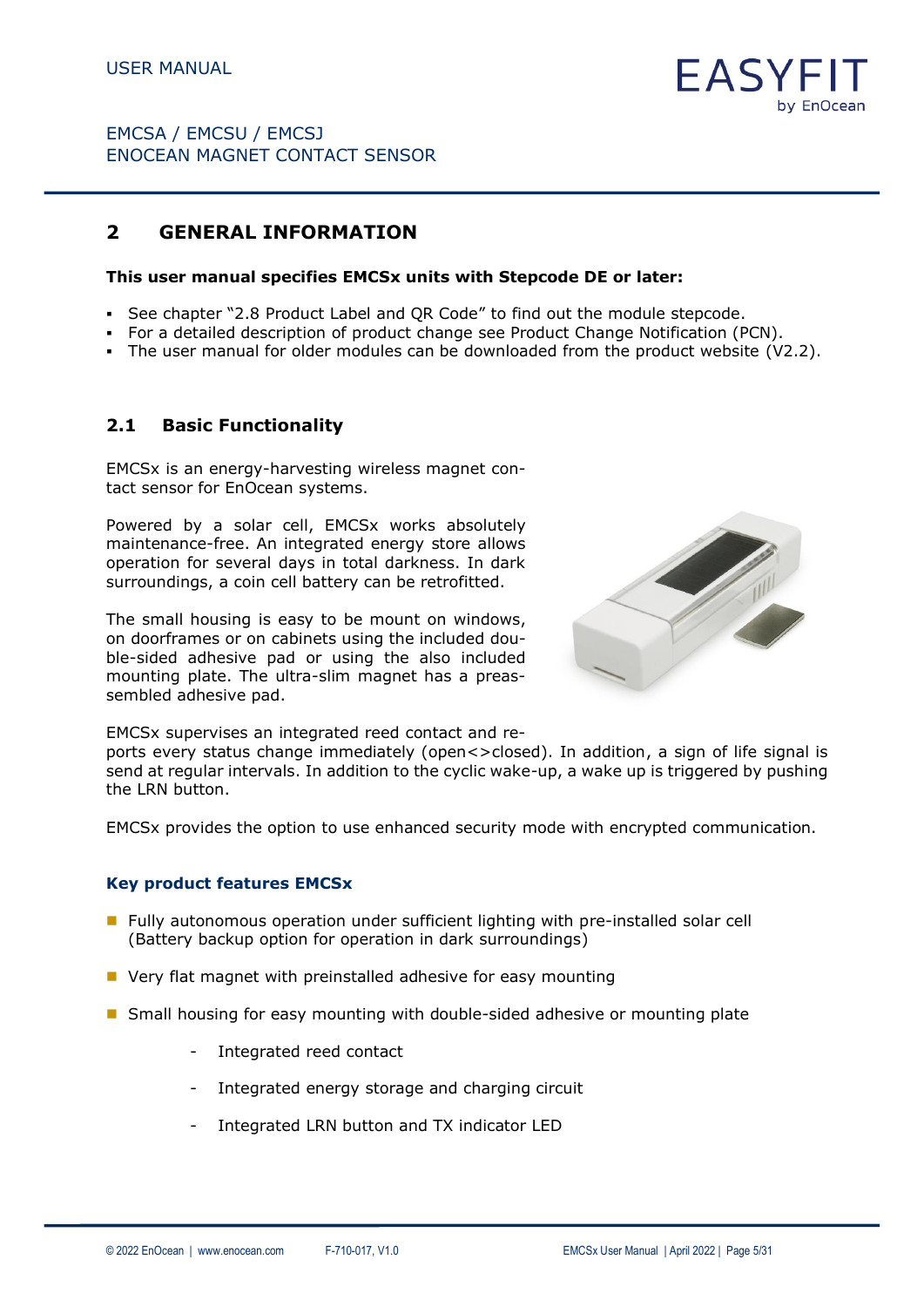

### <span id="page-5-0"></span>**2.2 Technical Data**

| On-board power supply                     | Solar with indoor light, min. 50 lx        |
|-------------------------------------------|--------------------------------------------|
| <b>Auxiliary power supply</b>             | Option for backup battery (CR1225, not in- |
|                                           | cluded)                                    |
| Antenna                                   | Internal helix antenna                     |
| Frequency                                 | EMCSA: 868,300 MHz (ASK)                   |
|                                           | EMCSU: 902.875 MHz (FSK)                   |
|                                           | EMCSU: 928.230 MHz (FSK)                   |
| Data rate / modulation type               | 125 kbps                                   |
| <b>Radiated output power</b>              | EMCSA: max +6.4dBm (EIRP)                  |
|                                           | EMCSU: $+99$ dBµV/m $\pm$ 2 dB             |
|                                           | EMCSJ: typ. 0dBm                           |
| Sustain condition for battery free opera- | min. 400 lx hours per day                  |
| tion                                      | (signs-of-life only, 22°C)                 |
| Start-up time with empty energy store     | typ. <2.5min @ 400 lx, 22 °C <sup>1)</sup> |
| <b>Operation time in darkness</b>         | >10 days (energy storage fully charged,    |
|                                           | signs-of-life only, 22°C) <sup>2)</sup>    |
| <b>Operation time with backup battery</b> | 5 years min. (total darkness, 22°C) 3)     |
| Teach-in telegram trigger                 | Pushbutton behind hole in side wall        |
| Teach-in telegram indicator               | LED shining through housing side wall      |
| Sign-of-life transmission                 | Contact status update once every around    |
|                                           | 2030 minutes                               |
| <b>EnOcean module integrated</b>          | EMCSA: STM 320 for EU/UK with CE/UKCA      |
|                                           | EMCSU: STM 320U for US/CA with FCC/ISED    |
|                                           | EMCSJ: STM 420J for Japan with ARIB        |
| <b>EnOcean Equipment Profile (EEP)</b>    | D5-00-01, SIGNAL 0x0E (Transport Mode)     |

*Note 1:* Charging time from empty energy store until a teach-in telegram can be sent. *Note 2:* Operation time from a fully charged energy store if telegrams sent on average every 17.5 minutes (signs-of-life). To maintain the performance, please refer to chapter 2.3! *Note 3:* For details please see chapter 3.6.4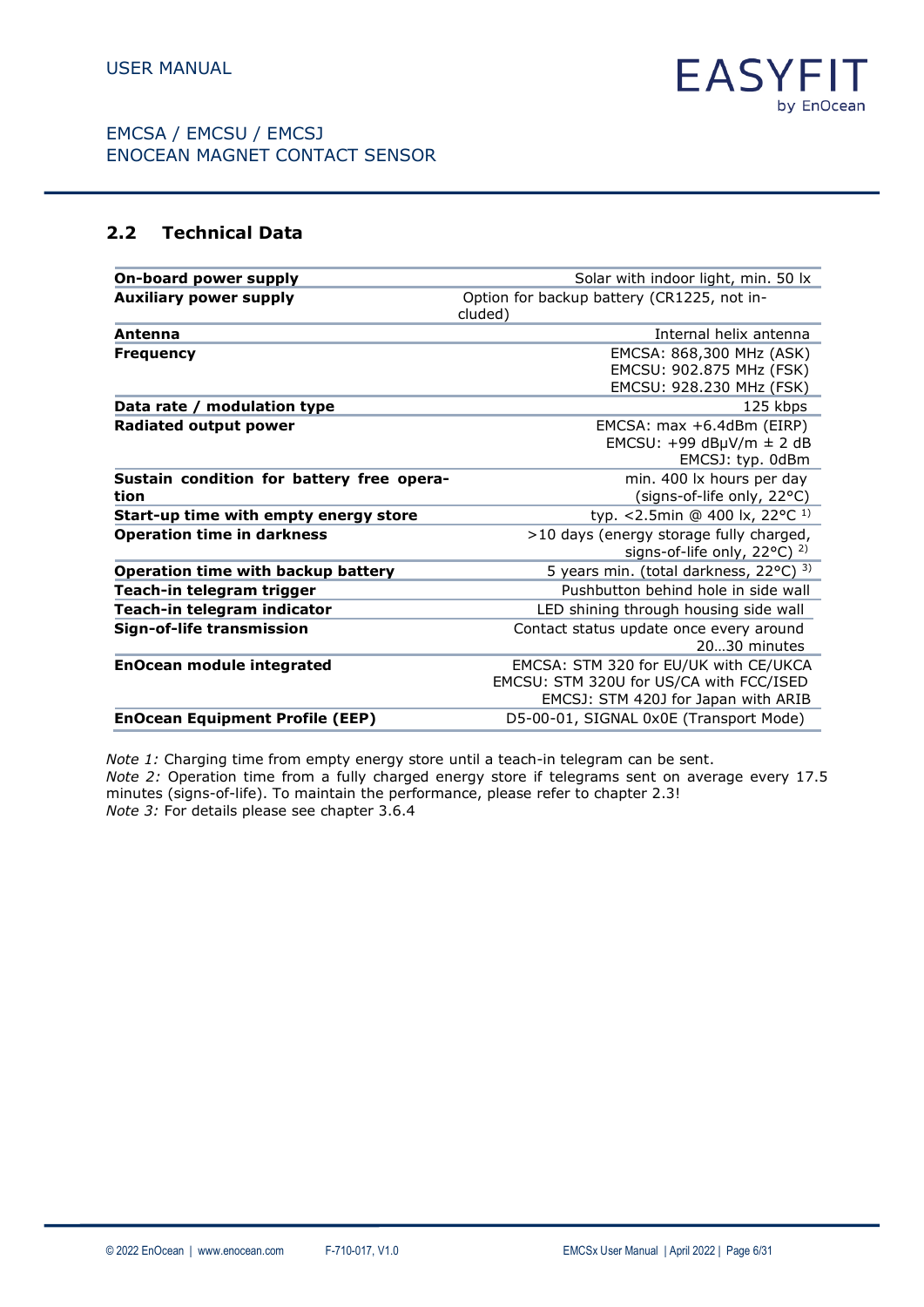# <span id="page-6-0"></span>**2.3 Environmental Conditions**

| Operating and storage temperature | Absolute maximum: $-20$ °C $+60$ °C<br>Recommended $1$ : +10 °C+30 °C |
|-----------------------------------|-----------------------------------------------------------------------|
| Operating and storage humidity    | Maximum: 0%  93% r.h., non-condensing<br>Recommended: $< 60\%$ r.h.   |
| Shelf life (in absolute darkness) | 36 months after delivery in transport mode <sup>2</sup>               |

*Note 1:* Recommended for maximum life of energy storage capacitor. The following effects will lead to shorter dark time operation:

a) Long time exposure of the unit to temperatures higher 30°C will gradually degrade the energy storage performance over lifetime.

b) Lower temperatures than 10°C will noticeable reduce capacity of energy store, but temporarily only.

*Note 2:* Recharge energy storage after 36 months in total darkness. Deep discharge of the energy storage leads to degradation of performance. Therefore, the device must be put into operation after 36 months in transport mode.

### <span id="page-6-1"></span>**2.4 Ordering Information**

| <b>Type</b>    | Ordering Code | <b>Frequency</b> | Packaging                                  |
|----------------|---------------|------------------|--------------------------------------------|
| <b>EMCSA</b>   | S3001-C320    | 868.300MHz       | <b>Single Unit Packaging (chapter 2.6)</b> |
| <b>EMCSA</b>   | S3001-T320    | 868.300MHz       | Tray Packaging (chapter 2.7)               |
| <b>EMCSA-G</b> | S3001-G320    | 868.300MHz       | <b>Tray Packaging (grey housing)</b>       |
| <b>EMCSU</b>   | S3051-C320    | 902.875MHz       | <b>Single Unit Packaging</b>               |
| <b>EMCSJ</b>   | S3001-T420    | 928.350MHz       | Tray Packaging (chapter 2.7)               |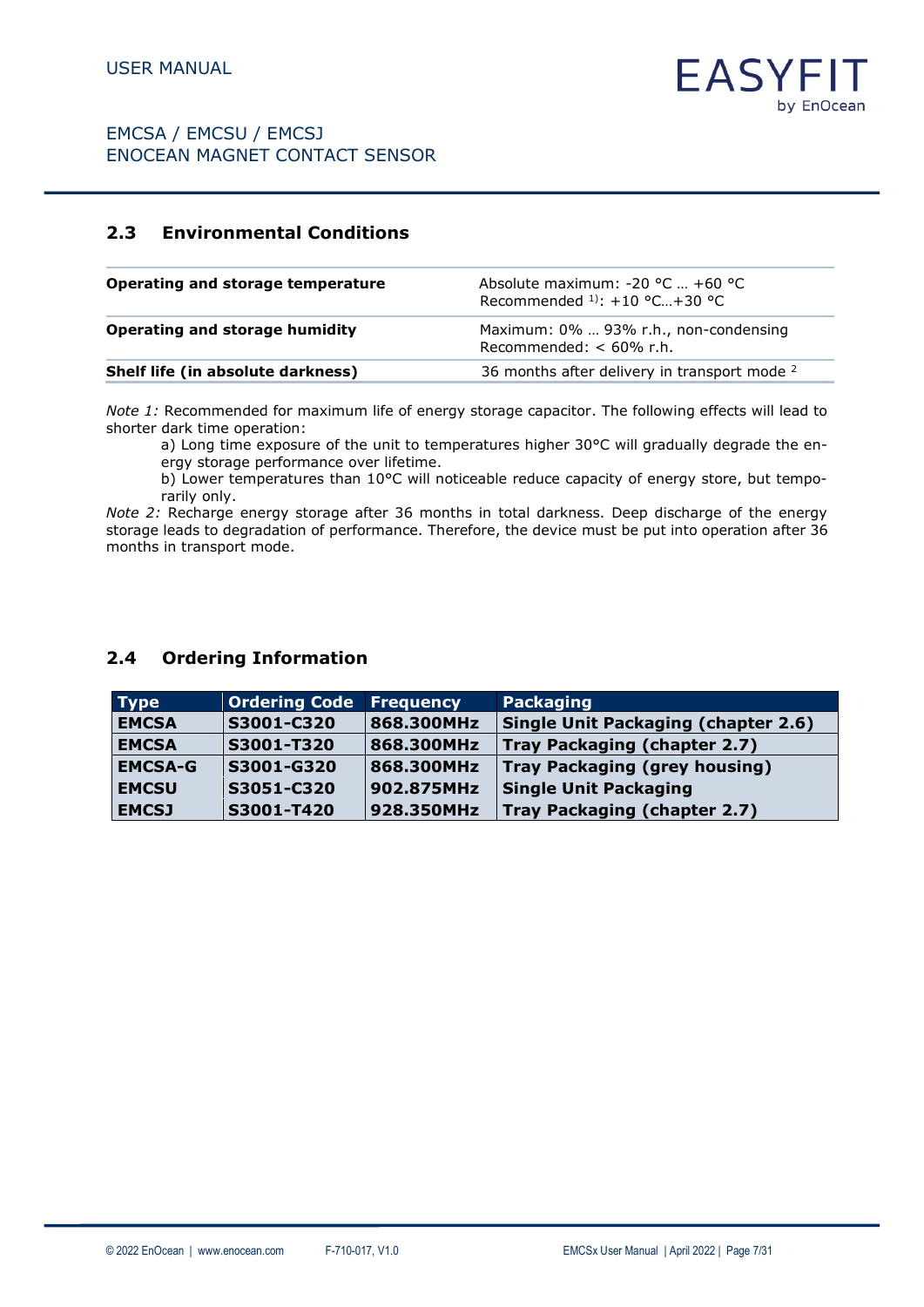# <span id="page-7-0"></span>**2.5 Physical Dimensions**

|                                              | <b>Colour of unit housing and mounting plate</b> EMCSA, EMCSU, EMCSJ: White, similar to RAL 9010,<br>EMCSA-G: Grey, similar to RAL 7016 |
|----------------------------------------------|-----------------------------------------------------------------------------------------------------------------------------------------|
| Material of unit housing and mounting plate  | PC-ABS (housing), POM (mounting plate)                                                                                                  |
| Dimensions of unit with mounting plate       | $79 \times 23.8 \times 18.6$ mm                                                                                                         |
| Dimensions of unit without mounting plate    | 76.2 x 22 x 15 mm                                                                                                                       |
| Dimensions of housing adhesive               | $50 \times 18 \times 0.8$ mm                                                                                                            |
| <b>Dimensions of magnet</b> (incl. adhesive) | $20 \times 10 \times 1.5$ mm                                                                                                            |





**EASY** 

by EnOcean



EMCSx Mechanical Outline (with mounting plate)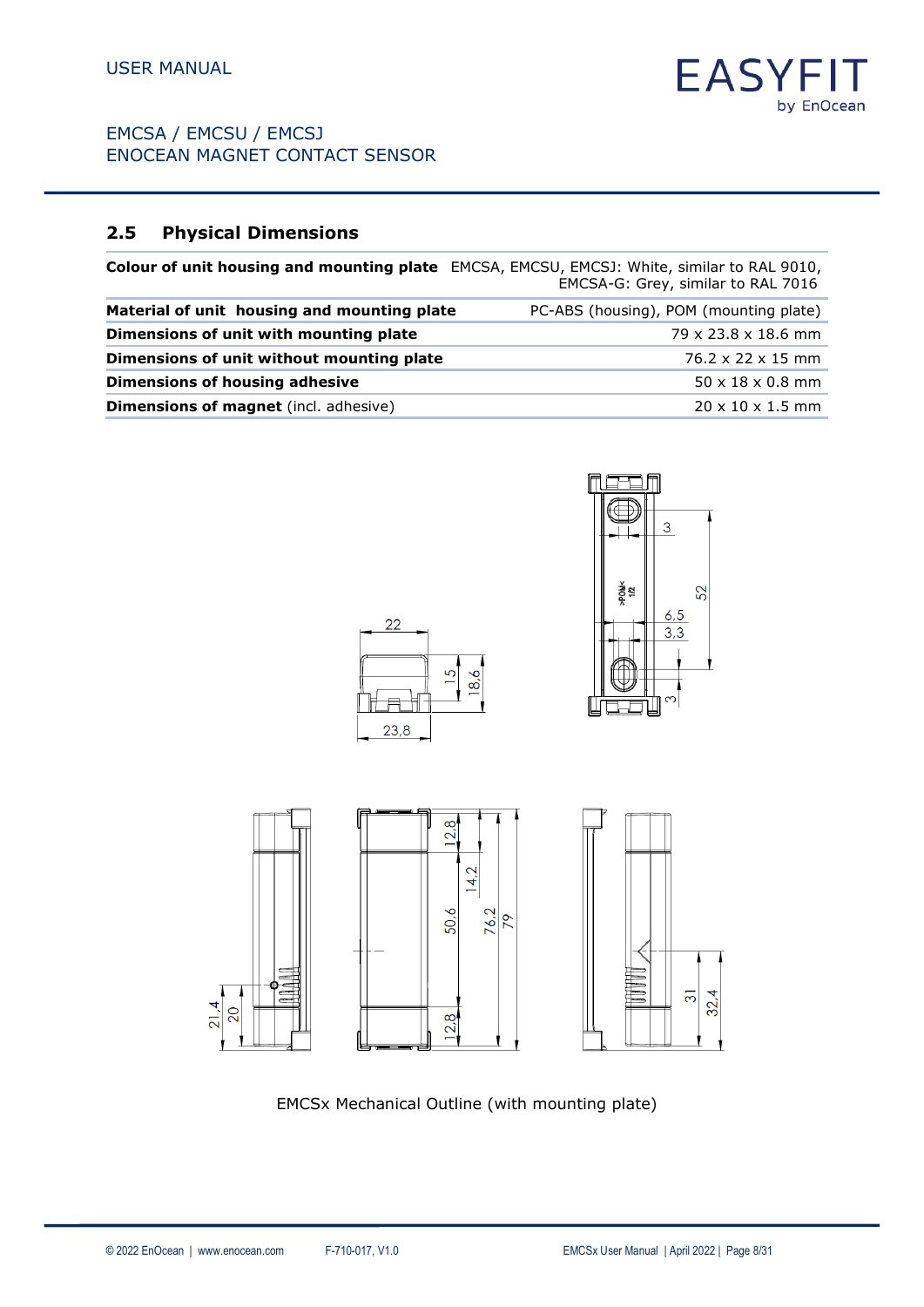





EMCSx Mechanical Outline (without mounting plate)

### <span id="page-8-0"></span>**2.6 Packaging Information – Single Unit Packaging**

Content of single unit box:

- 1. Reed Contact Unit (wireless sensor in housing)
- 2. Mounting Plate (for mounting the sensor)
- 3. Adhesive Tape (double-sided, for easy gluing the unit onto a smooth surface)
- 4. Magnet with adhesive tape (separate in a little plastic bag)
- 5. Installation Instructions

| Weight of sensor unit (without magnet)                                 | 20 g                           |
|------------------------------------------------------------------------|--------------------------------|
| Weight of single unit box (housing, magnet, mounting plate, packaging) | 37 g                           |
| Size of single unit card box                                           | $32 \times 32 \times 99$ mm    |
| <b>Minimum order quantity</b> (transport packaging)                    | 50 units                       |
| Dimensions of transport card box (50 single unit boxes)                | $232 \times 176 \times 174$ mm |
| <b>Weight of transport box</b> (including 50 single unit boxes)        | 2.0 <sub>kq</sub>              |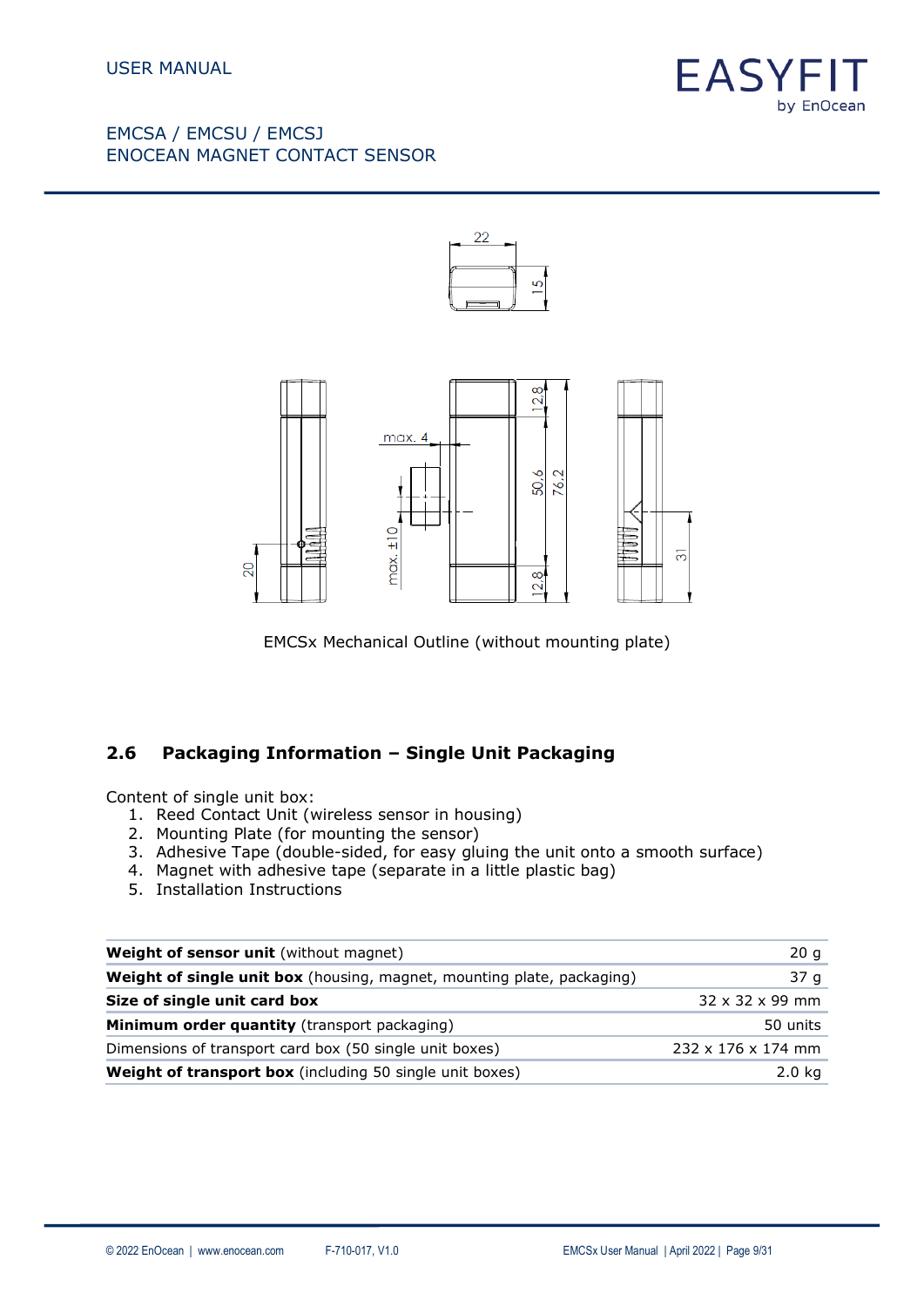



Content of single unit box: Reed Contact, Magnet, Adhesive, Mounting Plate, Instructions



Transport Packaging with 50 single unit boxes

### <span id="page-9-0"></span>**2.7 Packaging Information – Tray Packaging**

Card box with 7 plastic trays containing 8 sensor units each, plus 1 tub-tray for the accessories.

Content:

- 1. 56 Reed Contact Units
- 2. Mounting Plates (preinstalled at reed contact units)
- 3. Adhesive Tapes (in separate tray)
- 4. Magnets with adhesive tape (in separate tray)

| Minimum order quantity (transport packaging)  | 56 units                       |
|-----------------------------------------------|--------------------------------|
| <b>Dimensions of transport box</b> (56 units) | $232 \times 176 \times 174$ mm |
| <b>Weight of transport box</b> (56 units)     | 2.2 ka                         |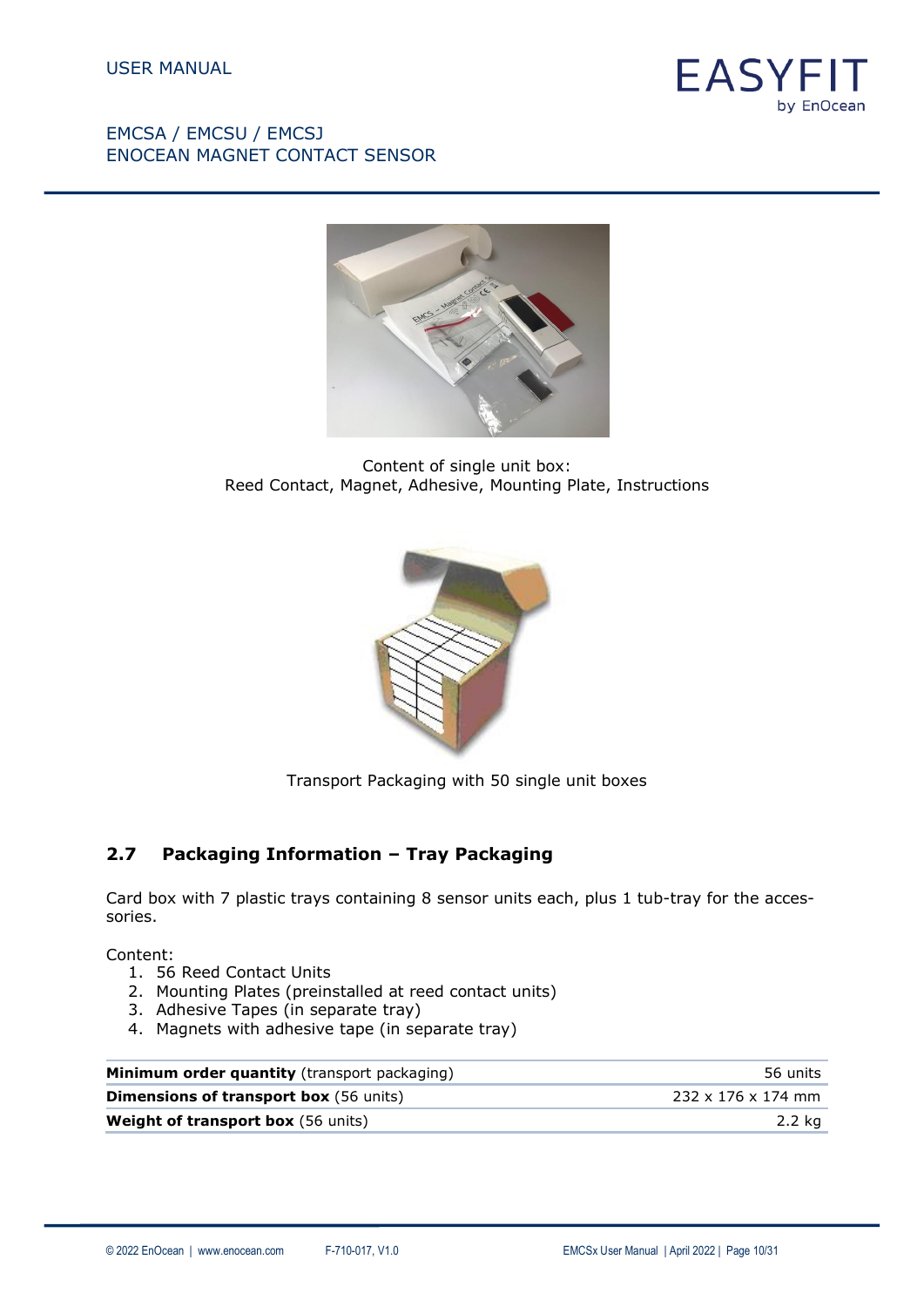

### <span id="page-10-0"></span>**2.8 Device Label**

The structure of the EMCSx device label is shown in the following figure:



Figure: Unit Label

#### **2.8.1 Step Code**

The Step Code describes the functional product status of the device and can be found on the product label between the product ordering code and the unit's serial number. In the upper figure the step code is "DA".

# **2.8.2 QR-Code**

In order to improve logistic and commissioning of the sensor unit a QR code can be found on the unit label. The QR code used in the new product label encodes the product parameter according to the ANSI/MH10.8.2-2013 industry standard.



Figure: QR Code Example

The QR code shown in the example figure above encodes the following string: "30S000001234567+30PS3001-C350+2PDA01+S01123456123456"

The following table shows the interpretation of the data therein:

| Identifier | Length of data exclud-   Value |                           | Comment      |
|------------|--------------------------------|---------------------------|--------------|
|            | ing identifier                 |                           |              |
| 30S        | 12 characters                  | ID, Static Source Address | hex          |
| 30P        | 10 characters                  | Ordering Code             | "S3001-C350" |
| 2P         | 4 characters                   | Step code and revision    | "DA-01"      |
|            | 14 characters                  | Serial Number             |              |

Table: QR Code content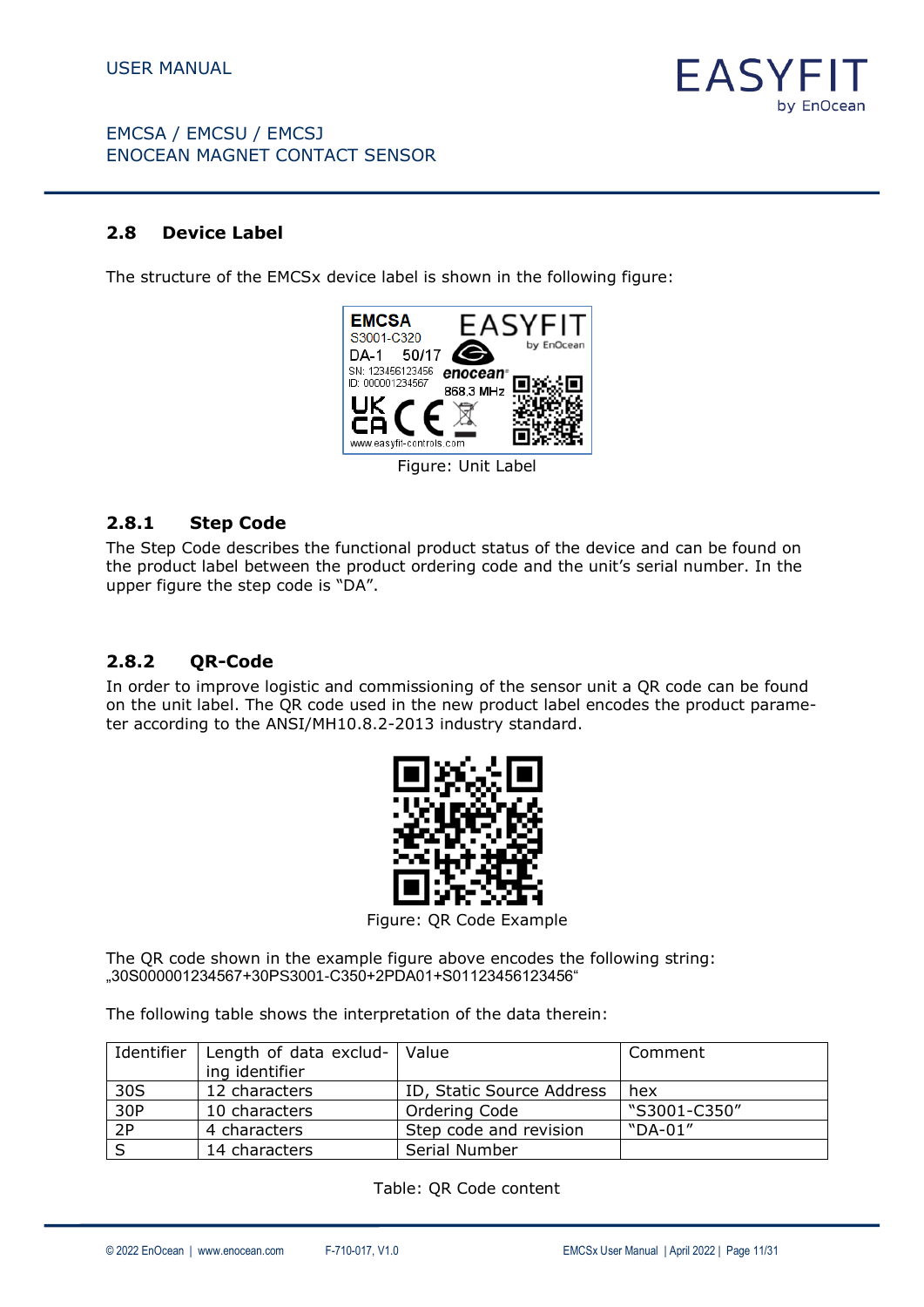

# <span id="page-11-0"></span>**3 FUNCTIONAL DESCRIPTION**

## <span id="page-11-1"></span>**3.1 Block Diagram**



A change of the reed contact status or pushing the LRN button will wake the transmitter unit to send a radio telegram immediately (reed contact position, LRN push button status, unique 32-bit sensor ID, checksum). In addition a redundant retransmission signal is sent to announce the contact status even in case of no input signal changes. This signal is transmitted every 20-30 min, affected at random. The transmit indicator LED flashes briefly at every radio transmission. Between the wake-up phases the device is in sleep mode for minimum power consumption.

### <span id="page-11-2"></span>**3.2 Teach-in to Receiver Unit**

Push the button behind the hole in the side wall to trigger a teach-in telegram. You will see a LED shining at the housing side as telegram indicator (pay attention to a sufficiently dark environment).



Figure: Teach-in telegram trigger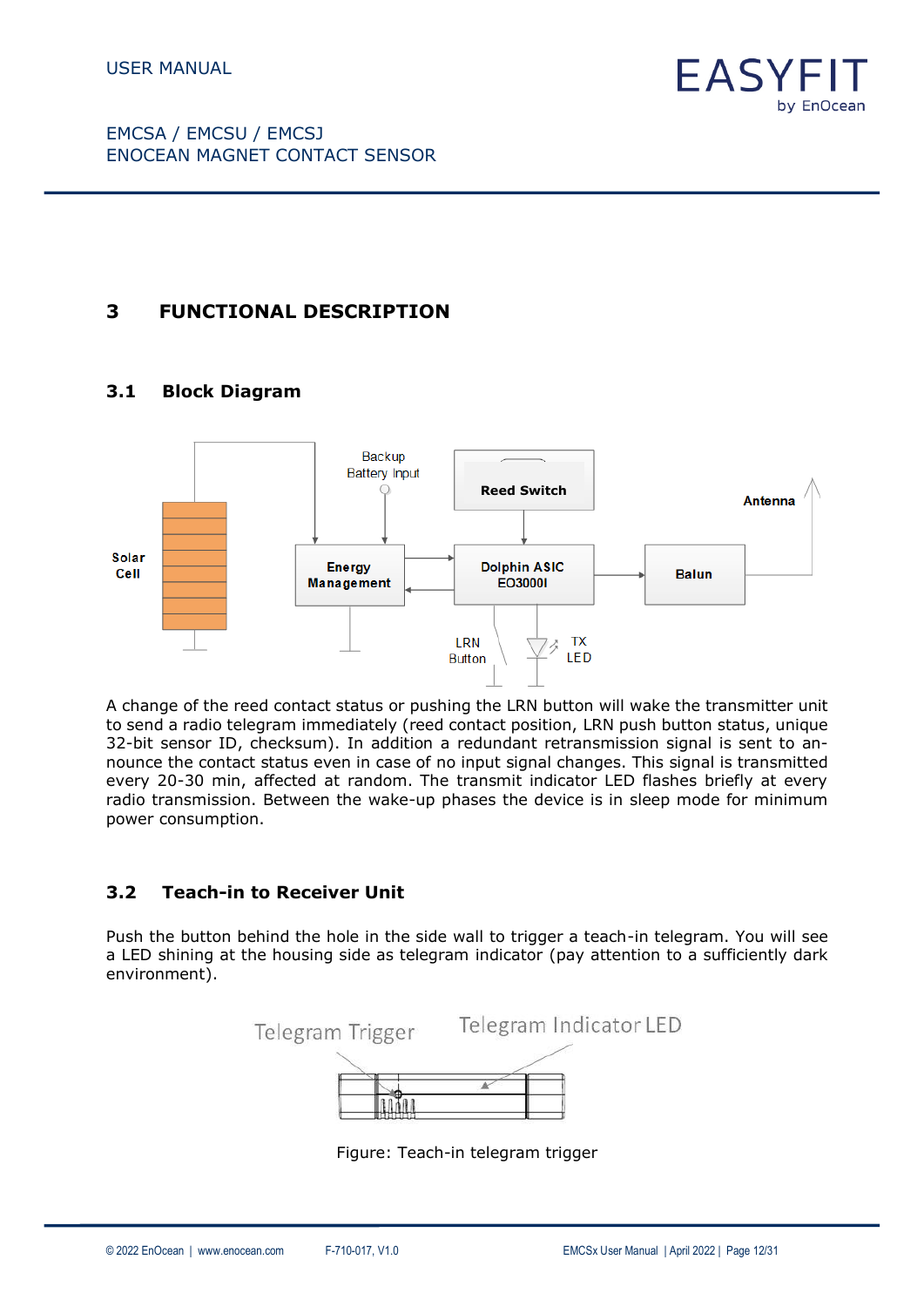When pressing the LRN key, the module sends a teach-in telegram to a suited receiver according to the currently selected communication mode (see chapter 3.3, 4BS teach-in telegram for standard mode, secure teach-in telegram for Secure Mode). The teach-in telegram identifies the device manufacturer and the function and type of the device via the EEP used. For EASYFIT devices, EnOcean is set as manufacturer with ID 0x00B.

### <span id="page-12-0"></span>**3.3 Commissioning and Mode Change**

The module is shipped in Transport Mode (Mode 3) to switch off the energy store for long term shelf storage and air cargo. The mode can be changed by pressing the learn button. Please note that the modes have been changed with Stepcode DE (and later). Make sure that the solar cell will get enough light for mode change and/or learn telegram.

#### ■ Change from Transport Mode to Standard Mode:

After pressing learn button **1x short (around 1s)** the radio module will enter Standard Mode (Mode 1). **A standard learn telegram will be sent and the LED will flash 2x**.

#### ■ Change from Standard Mode to Secure Mode:

After pressing learn button **2x long (2x around 5s, pause <1s)** the radio module will enter Secure Mode (Mode 2). **A secure learn telegram will be sent and the LED will flash 2x**.

#### ■ Change from Secure or Standard Mode to Transport Mode:

After pressing learn button **1x long (around 5s)** the radio module will enter Transport Mode (Mode 3). **A signal telegram will be sent and the LED will flash 3x**.

The following diagram illustrates all implemented mode transitions: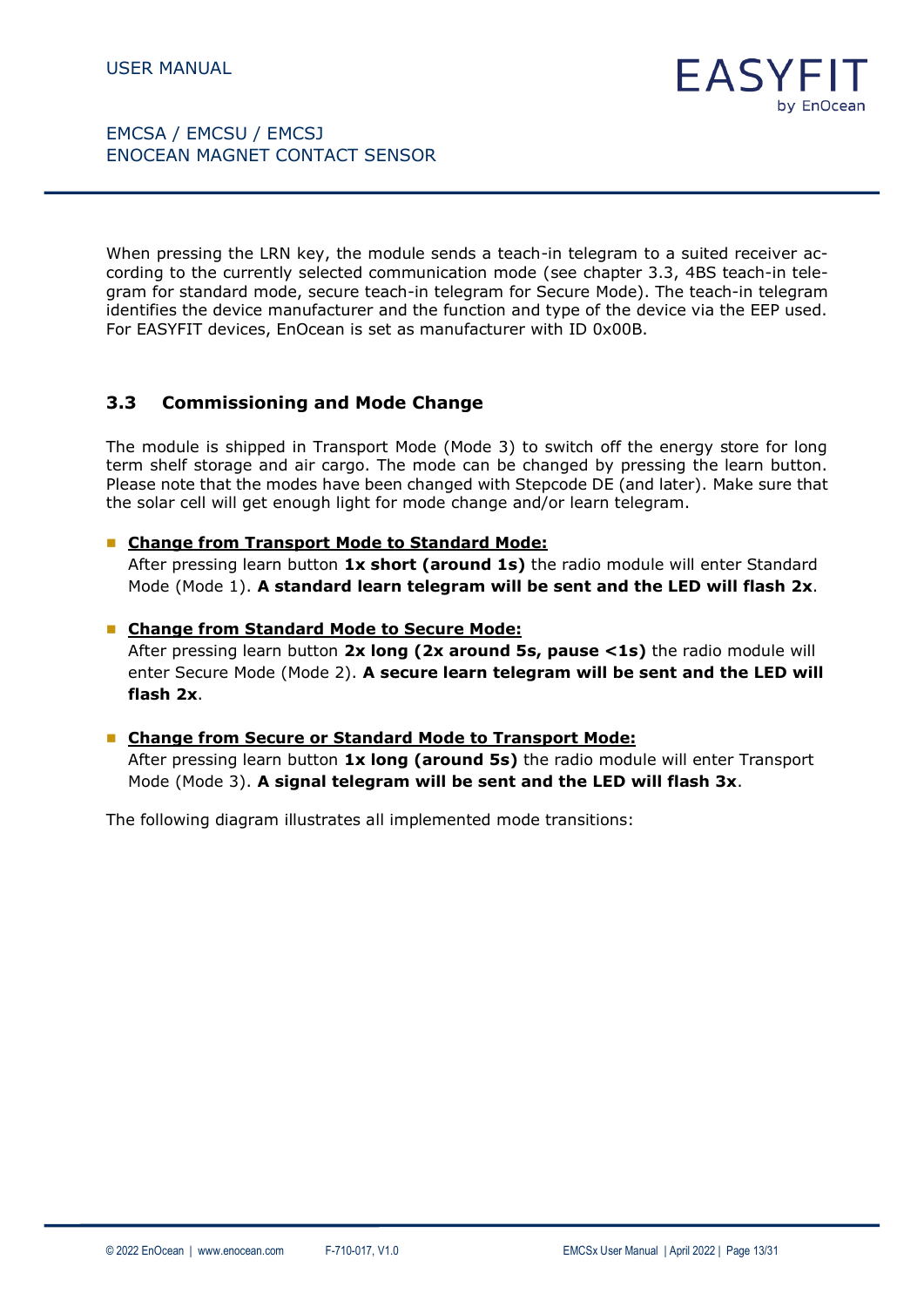



Figure: Mode Transitions

The following pushbutton timing is implemented:

- Short press: **around 1s** (firmware 0.1 3.0 s)
- Long press: **around 5s** (firmware 3 7 s)
- 2x long press with very short pause of max. 1 s between



Before changing the operating mode please make sure to clear the device from all receivers which have been taught to work with this device before. Otherwise the receiver will ignore the telegrams and the application will not work.



The flag for actual mode itself is stored in non-volatile memory. After power down reset the previous selected mode is active. The mode change is limited to 50 times. In normal application scenario only very few are required.

### <span id="page-13-0"></span>**3.4 Radio Telegram Format, EEP**

#### **3.4.1 Standard Mode**

EMCSx transmits a radio telegram according to EnOcean Equipment Profile EEP D5-00-01 as defined in the EEP EnOcean Equipment Profiles specification: [www.enocean-alliance.org/eep/](http://www.enocean-alliance.org/eep/)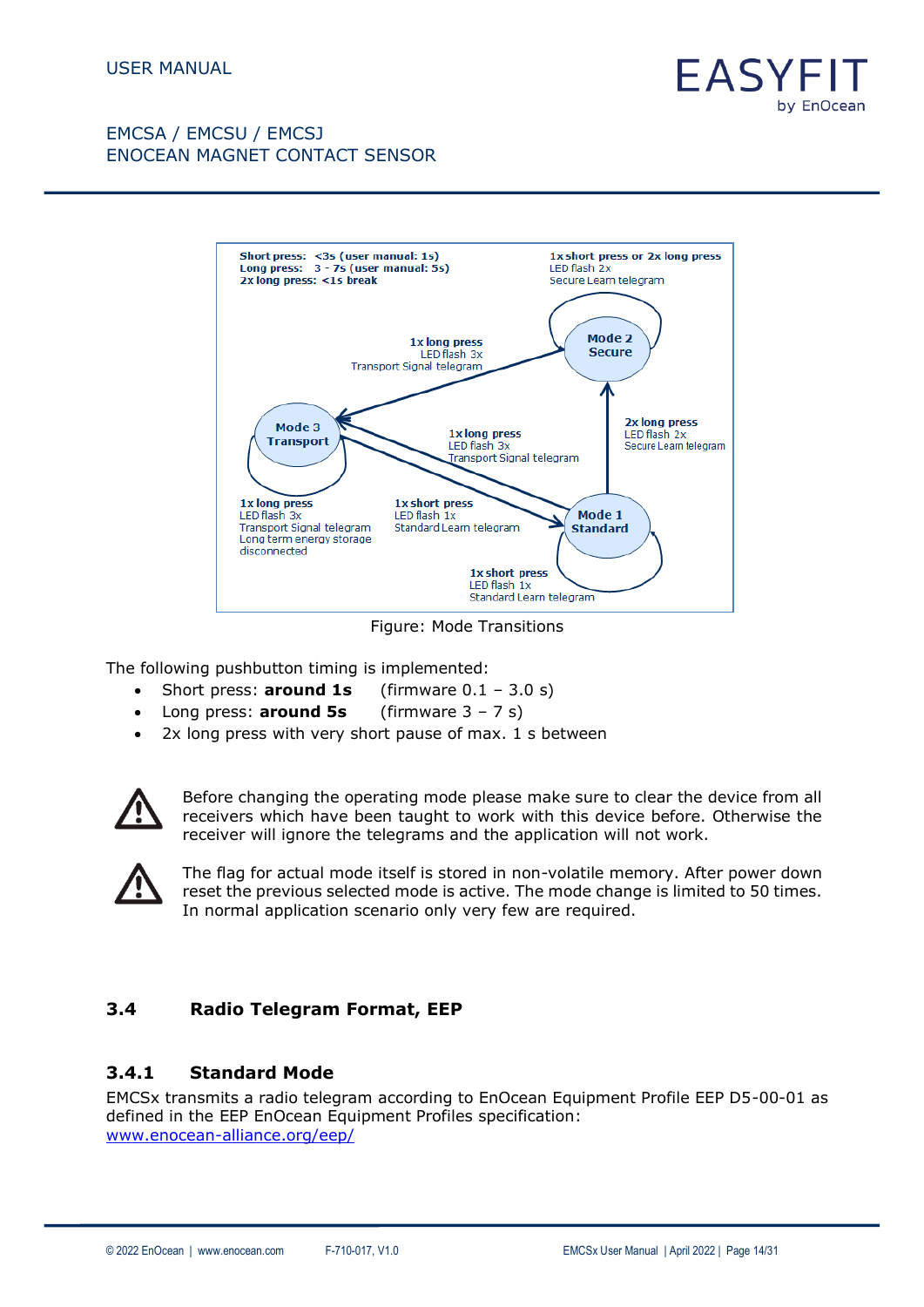## **3.4.2 Secure Mode and Secure Telegram (Stepcode DE and later)**

In Secure Mode the payload content of the telegram is protected with advanced security features. Normal operation telegram payload and also teach-in telegram payload both are protected in the same way. The security features used are defined by the Security Level Format (SLF). This parameter is set by default to following values:

- 24-bit RLC which starts from 0 at production
- RLC sent explicitly
- 3-byte CMAC
- VAES encryption

The security features are added to the communication by encapsulating the payload and teach-in telegram payload into a secured telegram. The payload itself is not changed and corresponds to the standard mode payload like defined by EEP D5-00-01. Please refer to the EnOcean Security Specification for details:

<http://www.enocean.com/en/security-specification/>

### **3.4.3 Secure Learn Telegram**

In Standard Mode an 1BS teach-in telegram is transmitted by pressing the LRN button. To process secured communication on a receiver the EMCSx has to send a security teach-in telegram to the receiver and so inform him about the used security profile, AES key and initial RLC counter. The security teach-in has to take place before any other communication can be executed (profile teach-in included). Press the LRN button to trigger the transmission of the teach-in telegram. The security teach-in and then the profile teach-in are transmitted. The profile teach-in telegram is already protected by advanced security features. The process of sending security teach-in telegram and profile teach-in telegram is triggered by pressing the LRN button in secure mode, the behaviour of the LRN button is following:

- 1. Button is pressed
- 2. Security teach-in is send.
- 3. Profile teach-in is send.

For more information on the structure of the teach-in telegram please refer to chapter 4.2 of the EnOcean Security Specification: [www.enocean.com/security-specification](http://www.enocean.com/security-specification) 

# **3.5 Radio Telegram Timing**

The setup of the EMCSx transmission timing reliably avoids possible collisions with data packages of other EnOcean transmitters as well as disturbances from the environment.

### **3.5.1 Standard Mode Transmission Timing**

In Standard Mode with each transmission cycle, 3 identical sub-telegrams are transmitted within 40 ms. Transmission of a sub-telegram lasts approximately 0.9 ms. The delay between the three transmission bursts is affected at random.

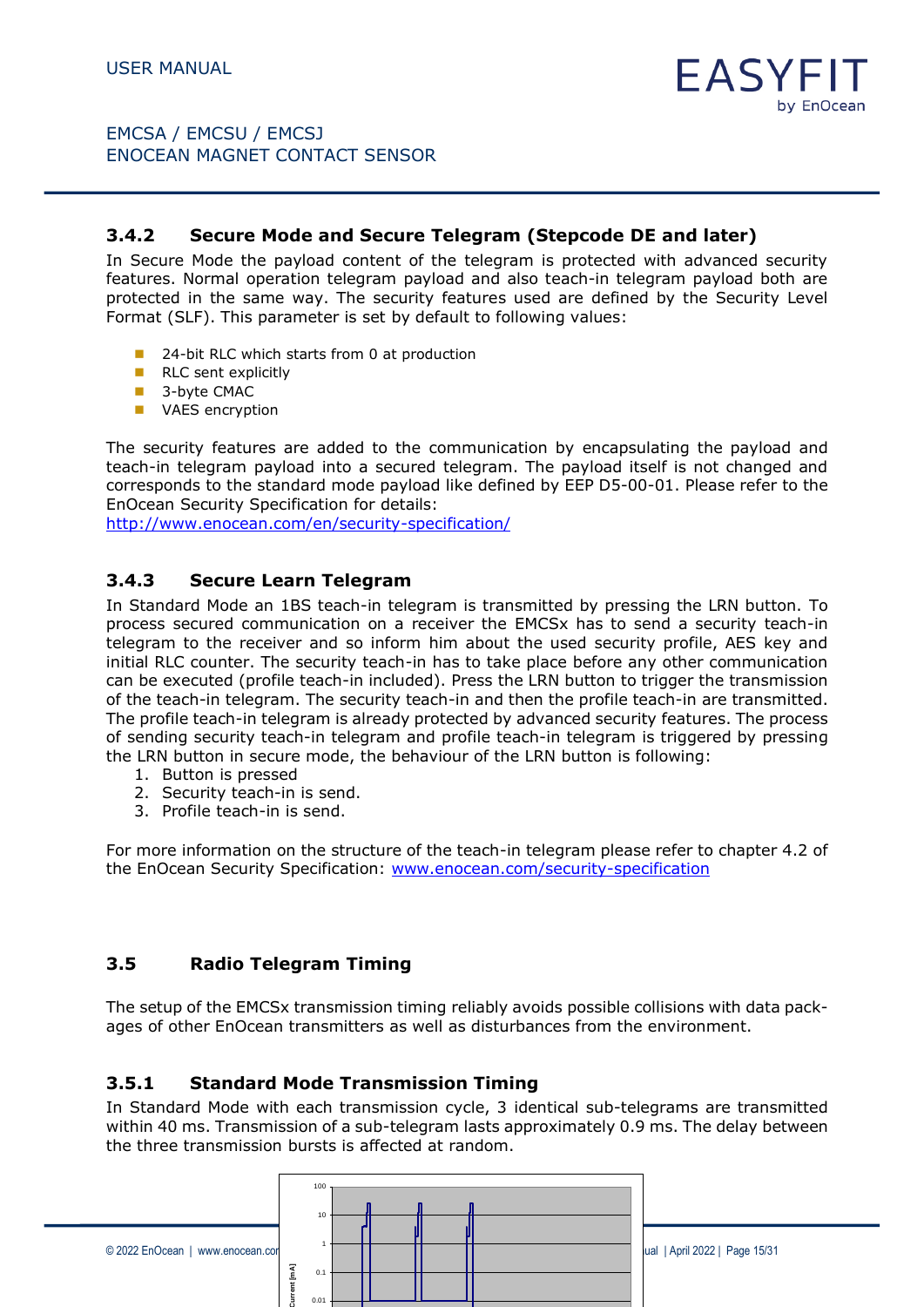



Figure: Transmission timing in Standard Mode

#### **3.5.2 Secure Mode Transmission Timing**

In Secure Mode the transmission cycle is reduced to 2 identical sub-telegrams that are transmitted within 20 ms. This compensates the additional energy requirement of enhanced security computing and additional payload. The transmission of a sub-telegram lasts approximately 1.2 ms.

### <span id="page-15-0"></span>**3.6 Storing the Rolling Code Counter (RLC)**

In Secure Mode the RLC counter needs to be stored in a non-volatile memory. For security reasons the RLC counter is incremented by every transmitted telegram. Together with the CMAC the RLC ensures that messages cannot be reproduced or forged. The RLC is stored in the chip flash memory. To improve the endurance of the flash memory and also the energy budget not every increment is saved to the non-volatile flash memory. During deep sleep the RLC is stored in RAM0 memory.

### <span id="page-15-1"></span>**3.7 Energy Consumption / Battery Lifetime**

The diagram in chapter 3.4 illustrates a complete cycle in standard mode which starts with controller active phase (setup, measurement etc.) immediately followed by a telegram transmit. After short sleep phase the controller will get active two times and send two telegrams.

#### **3.7.1 Prerequisites for example calculation**

- Internal energy storage MS412FE with usable capacity of about 0.7 mAh <https://www.sii.co.jp/en/me/datasheets/ms-rechargeable/ms412fe-5/> (voltage range 2.4 - 3 V at 25 °C)
- Solar cell ECS 200 delivers at 200 lux about 5 µA <https://www.enocean.com/de/enocean-module/details/ecs-300/>
- $\blacksquare$  Power consumption wake-up and transmit cycle standard mode: 100  $\mu$ As
- $\blacksquare$  Power consumption wake-up and transmit cycle secure mode: 140  $\mu$ As

EASY

by EnOcean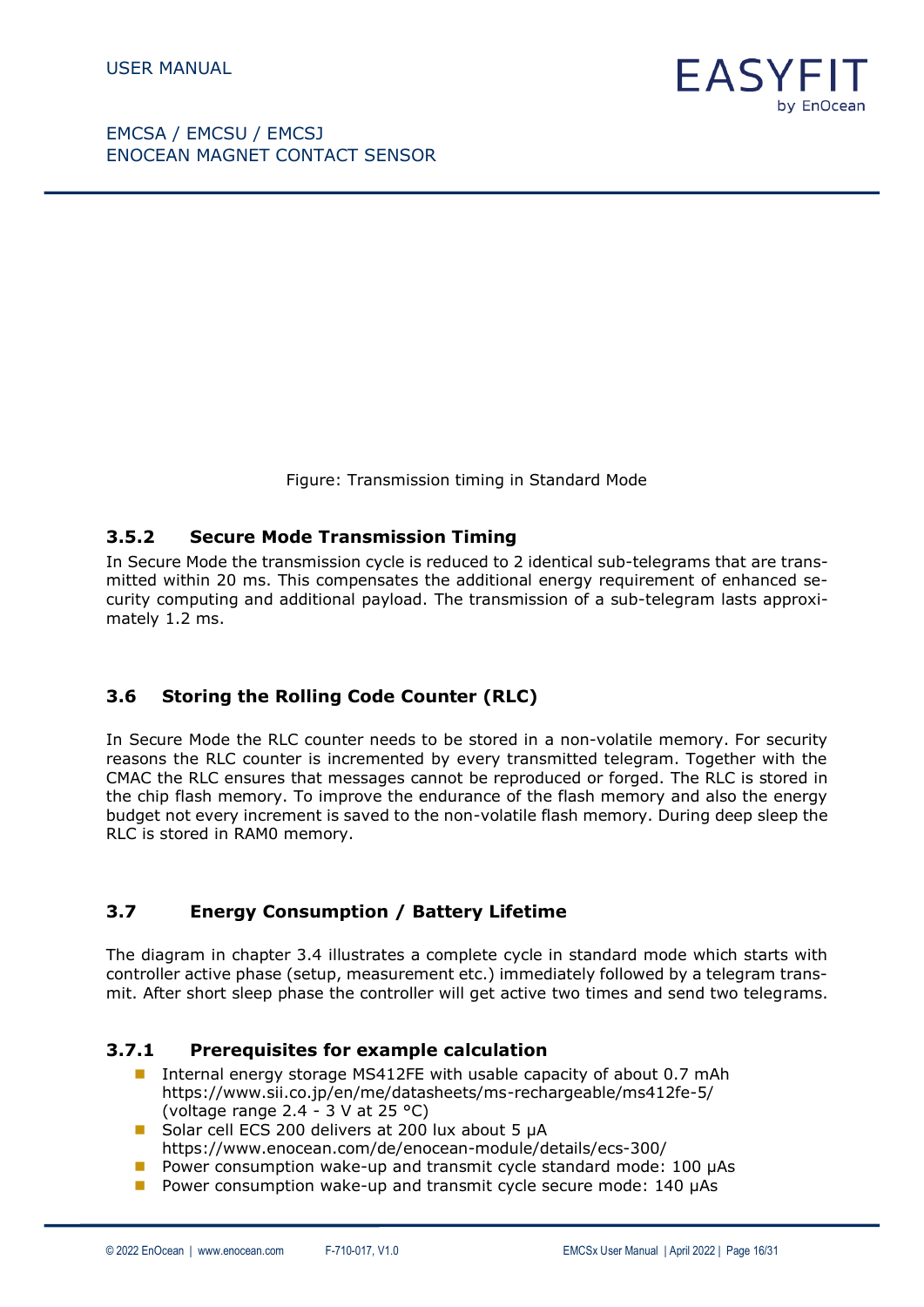

- 10 reed contact changes per day (e.g. 5x window open/close)
- Average leak current of STM 3xy at 25°C: 0.5 uA
- Wake-up cycle 20 25 min (average 1.500 s) for status telegram
- 8 h light per day (24 h) light @ 200 lux and 25 °C

### **3.7.2 Example calculation of the energy consumption**

- Current consumption (depending on amount of wake-ups due to reed contact change):
	- Current consumption for status telegrams and sleep:
		- 100 uAs / 1,500 s + 0.5 uA = 0.57 uA
	- Power consumption for 10 reed contact changes incl. additional transmits per day: 100 uAs /  $(60 \times 60 \times 24 \text{ s}) = 1.2 \text{ nA} = 0.0012 \text{ uA}$
	- Average current consumption: 0.57 uA
- Average solar power harvested:  $5uA / (8 h / 24 h) = 1.67 uA$
- Time to fully charge energy storage (2.4 to 3.0 V) at stable temperature: 0.7 mAh /  $(1.67 \text{ uA} - 0.57 \text{ uA}) = 636 \text{ h} = 27 \text{ days}$
- Average operation time in darkness when fully charged  $(3.0 \text{ V to } 2.4 \text{ V})$ : 0.7 mAh / 0.57 uA =  $1,228$  h = 51 day

#### **Remarks:**

- Calculation examples and values have tolerances of about  $+/-20\%$ .
- Energy storage performance, power consumption and solar cell performance varies over temperature.
- Energy storage performance degrades over lifetime, especially if energy storage is long time exposed to very high temperatures. High temperatures will accelerate aging, each 10 K increase from 25°C will half expected life time. Very low temperature will temporary reduce capacity of energy store and this leads to considerable shorter dark time operation.
- **■** Short wake-up cycles (e.g. 1 s) and transmit intervals (e.g. 1 s) significantly reduce energy storage performance, for this use case an external power supply is recommended.

### **3.7.3 Consumption in secure mode**

Enhanced security mode requires more energy due to encryption algorithm computing time and extended telegram length because of CMAC. This added consumption is compensated by reducing the sub-telegram count to 2.

### **3.7.4 Battery lifetime calculation**

Battery lifetime calculation for operation in total darkness (no support by solar cell):

- **■** Current consumption for status telegrams and sleep:  $0.57$  uA (= 100 uAs / 1,500 s + 0.5 uA, see 3.6.2)
- **■** Average current consumption for 100 red contact changes per day = 12.0 nA (= 1.2 nA x 10, according to 3.6.2)
- CR1225: 48mAh according to data sheet. Assume you can discharge by 90%, 43mAh are left for use
- By that CR1225 life time =  $43$ mAh / (0.57 + 0.012) uA = 75438h = 8.6 a
- You can assume CR1225 self-discharge reduces this number by additional 10%
- Results in lifetime of EMCSx powered by battery only: 7.8 years

FASYE

by EnOcean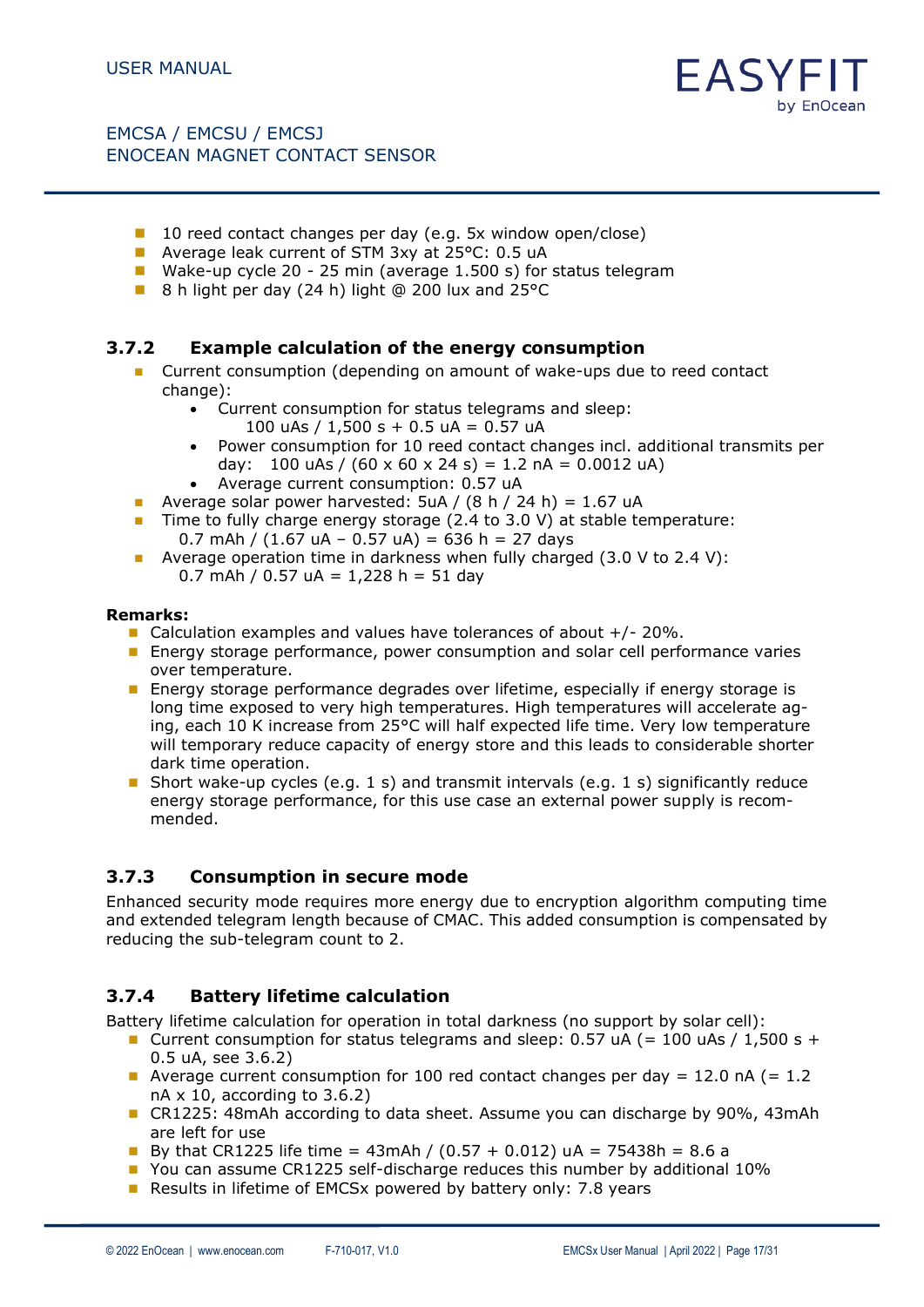

This calculation assumes constant room temperature (22°C). In order to take dynamic effects into account, the operating characteristics overview in chapter 2.2 indicate at least 5 years. Please also note, this is an energy balance calculation, early failure of batteries is not considered. In practical operation, at least some light will be available that enlarges this calculated lifetime in addition.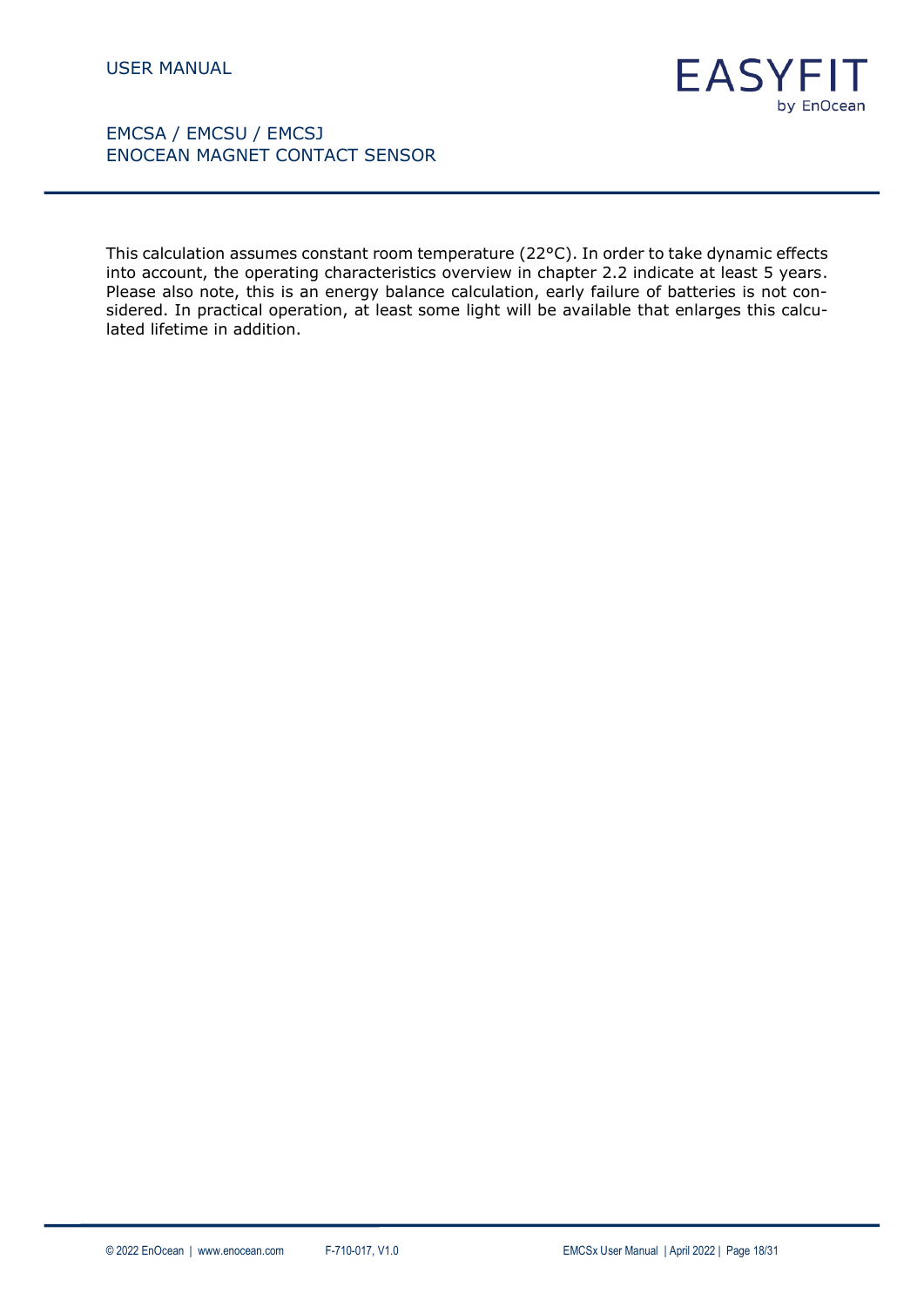

# <span id="page-18-0"></span>**4 APPLICATION INFORMATION**

#### <span id="page-18-1"></span>**4.1 General Installation Instructions**

The reed contact unit and the magnet are both easily mountable at windows or doorframes made of aluminum, plastic or wood using the included adhesive pads. Mounting position of the reed contact unit is horizontal, vertically or even tilted. The reed contact housing offers protection against splashing water drops. Mounting the reed contact unit on metal surfaces or aluminum window frames will reduce the radio transmission range. This physical effect is strongest in extension of the metal surface. So if the unit is mounted on a metal surface please note that a radio receiver unit should NOT be mounted at the same window front side.

#### **Further important installation notes please find in the Installation Instructions provided together with the unit.**

#### <span id="page-18-2"></span>**4.2 Magnet Positioning**

The very flat magnet can be very easily mounted onto a smooth surface using the preinstalled adhesive tape. The magnet has to be positioned by facing the housing near to the middle of the reed contact marking as follows: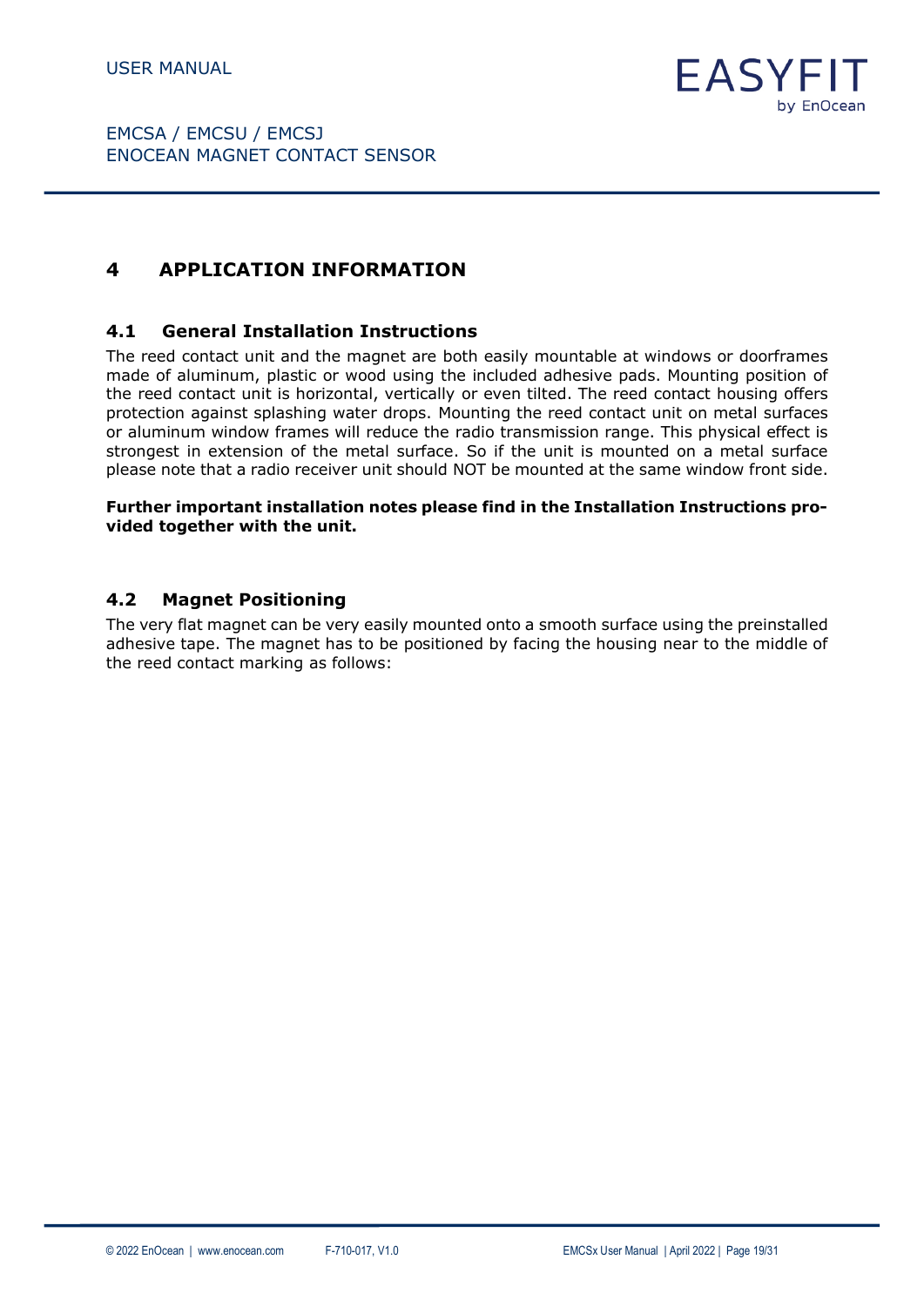



**Magnet in Righted Position (Typical for window mounting)**

The magnet can be positioned in vertical or in horizontal position to the reed contact housing. The distance between housing and magnet should be less than 4 mm.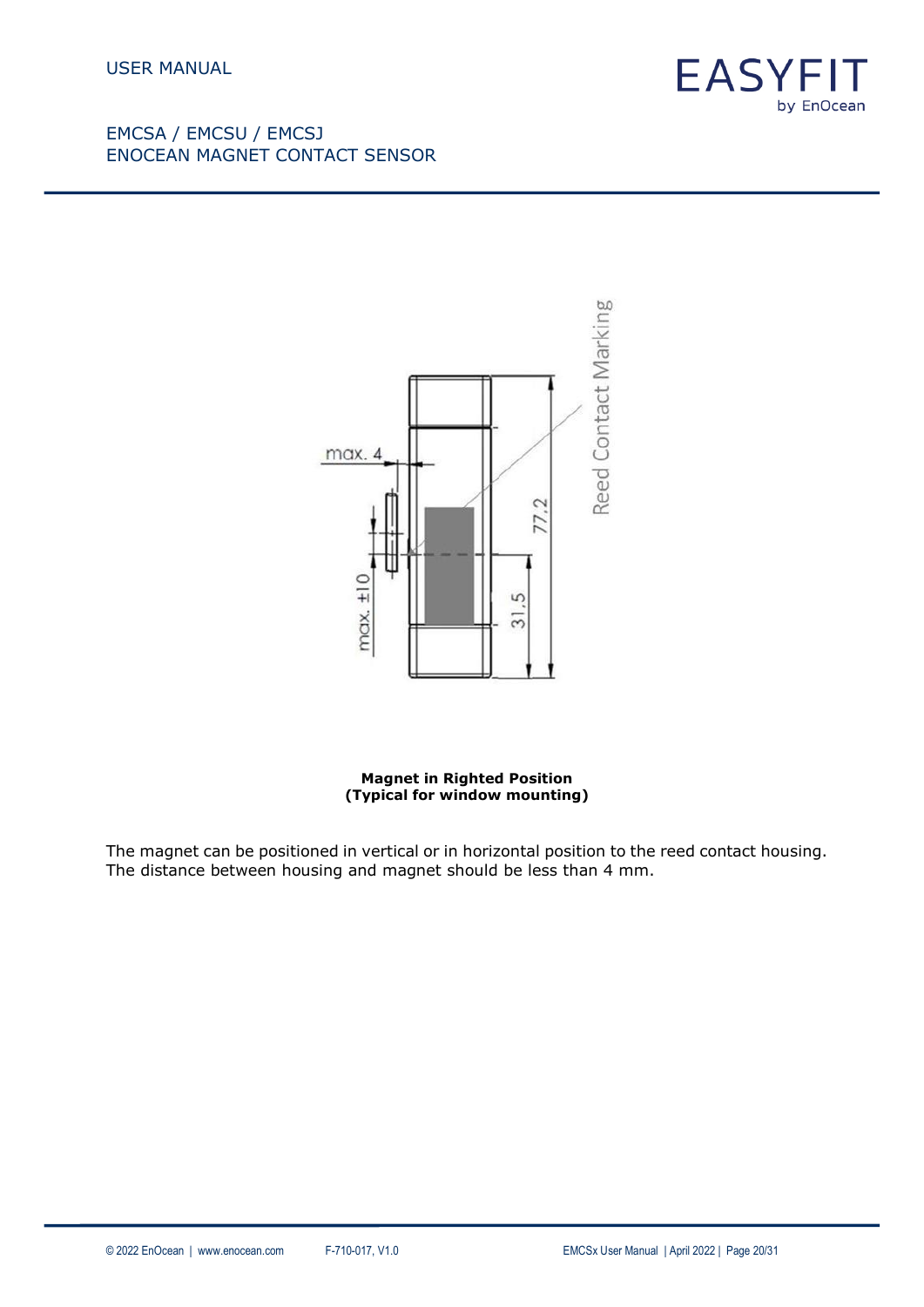



**Magnet in Planar Position (Typical for door mounting)**



Always take care for sufficient distance of the magnet to magnetic data carriers, e.g. credit cards. Data could be erased!

### <span id="page-20-0"></span>**4.3 Lighting Conditions**

#### **4.3.1 Minimum Illumination**

- 400 lx hours per day is the minimum illuminance over time of the solar panel that has to ensured in order to recharge the device for night operation
- Ixh (lux hours) is the multiplication value between illuminance (lux) and time (hours). This value can roughly be taken as a constant at illuminances greater than 100 lx: e.g. 100 lx illumination for 4 hours equals 200 lx for 2 hours
- The value applies to daylight, artificial light and mixed light. Define the minimum brightness and duration in worst case (averaged over the day). Check the long-term lighting conditions at the intended location of the device under the most unfavorable conditions (e.g. winter time)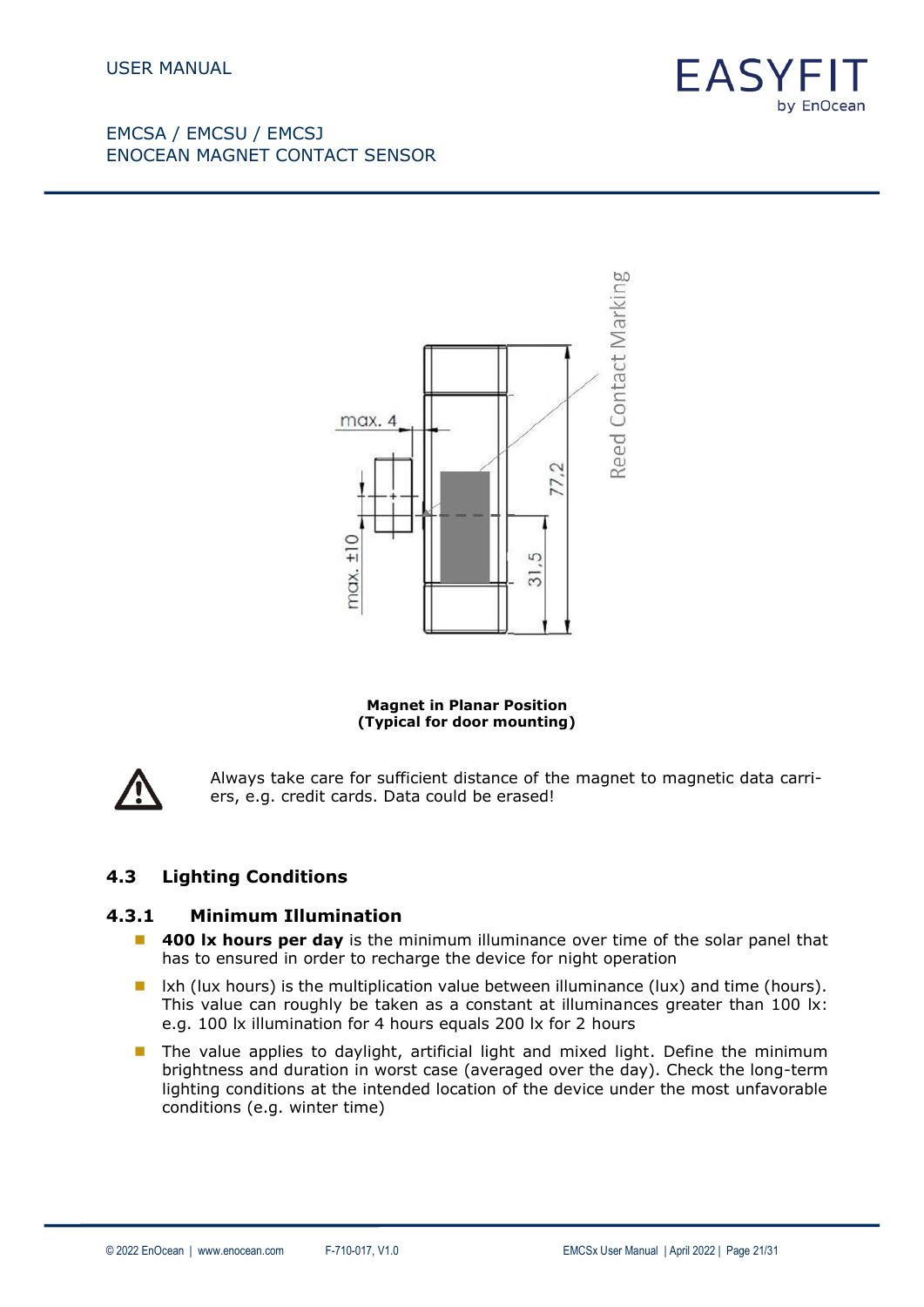#### **4.3.2 Local Lighting Conditions**

- Brightness values are highly dependent on the site. Typical values for room type and placement within a room can be found in the following table and figure. **The given numbers are reference values only.** Please use an illuminometer (lux meter) to verify a particular case. Suited lux meters are available from € 25 upwards from internet shops.
- With regard to the future use of the room, the installation site should be chosen so that it cannot be shaded (eg by a curtain).
- Determine the best compromise position between the best illuminance and the location requirements of the sensor. A place that is not sufficiently illuminated during the day should be avoided or, if not possible, a CR1225 battery can be retrofitted.

| <b>Illumination Area</b> | <b>Type Destination / Workspace</b> | <b>Typical Brightness</b>                   |  |
|--------------------------|-------------------------------------|---------------------------------------------|--|
| Home                     | <b>Usually</b>                      | $100 - 500$ lx                              |  |
| Schools                  | Corridor                            | $100 - 300$ lx                              |  |
|                          | Classroom in general                | $300 - 750$ lx                              |  |
|                          | Reading room, laboratory            | $500 - 1500$ lx                             |  |
| Offices                  | PC room, working at PC              | $200 - 500$ lx                              |  |
|                          | Meeting room                        | $300 - 700$ lx                              |  |
|                          | Canteen                             | $150 - 300$ lx                              |  |
|                          | Corridors                           | $50 - 100$ $x$                              |  |
|                          | Reception                           | $300 - 700$ lx                              |  |
|                          | Restroom                            | $100 - 300$ lx                              |  |
| Factories                | Production hall                     | $\frac{500}{ } - 1500 \overline{\text{lx}}$ |  |
|                          | Development, office                 | $300 - 750$ lx                              |  |
|                          | Design CAD                          | $500 - 1500$ lx                             |  |
|                          | Laboratory, inspection work         | 750 - 1500 lx                               |  |
|                          | Packaging of products               | $150 - 500$ lx                              |  |
|                          | Storage                             | $100 - 300$ lx                              |  |
| Hospitals                | Visitor room                        | $300 - 500$ lx                              |  |
|                          | First aid, surgery                  | $500 - 1500$ lx                             |  |
|                          | Bedroom                             | $100 - 300$ lx                              |  |
|                          | Pharmacies                          | $500 - 1000$ lx                             |  |
|                          | Wash rooms                          | $150 - 300$ lx                              |  |
| Hotels                   | Reception                           | $200 - 500$ lx                              |  |
|                          | Entrance area                       | $100 - 300$ lx                              |  |
|                          | Restaurant                          | $150 - 300$ lx                              |  |
|                          | Restroom                            | $100 - 300$ lx                              |  |
|                          | <b>Bars</b>                         | $50 - 150$ lx                               |  |
|                          | Corridors                           | $50 - 100$ lx                               |  |
|                          | <b>Staircases</b>                   | $50 - 150$ lx                               |  |
| <b>Stores</b>            | Saleroom                            | 300 - 1000 lx                               |  |
|                          | Show room                           | $500 - 1500$ lx                             |  |
|                          | Packaging area                      | $200 - 300$ lx                              |  |
|                          | Lounge                              | $300 - 500$ lx                              |  |
|                          | Conference room                     | $300 - 700$ lx                              |  |
| <b>Trade Show</b>        | Booth                               | $300 - 500$ lx                              |  |
| Sports Arena             | Indoor area                         | $200 - 500$ lx                              |  |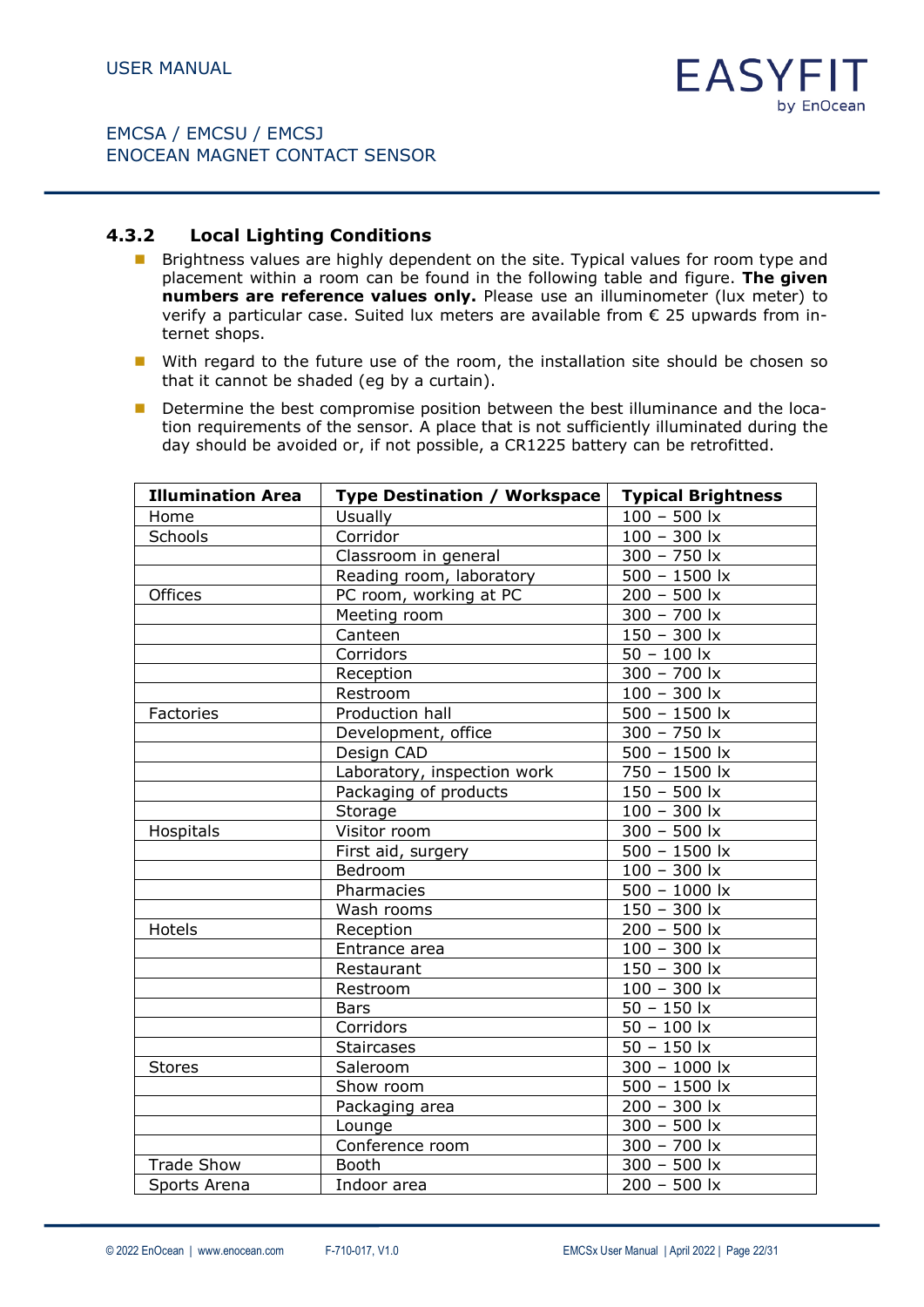



### Table: Typical Indoor Brightness Levels (Lux)

Figure: Examples of brightness levels at different spots in a typical office room (worktable EA=500 lx)

### **4.3.3 Initial Sensor Operation**

To reach full performance the solar-powered energy storage must be recharged after a long storage in dark (e.g. at initial installation). This is done automatically from the beginning of operation in the light and the sensor will reach its full operating state after 3 to 4 days. Then the sensor will have enough energy to work in dark the whole weekend.

### <span id="page-22-0"></span>**4.4 Installing Supplemental Battery (optional)**

If the sensor is installed where the light levels are consistently too low, battery power can be used to supplement the solar energy harvester. Use CR1225 battery only.

- 1. Pull off the cap which rests directly at the solar cell.
- 2. Insert the battery with the larger positive pole (+) directed to the solar cell and slide it between the two contact terminals (see following figure).
- 3. Put the cap back on.

**NOTE:** It is strongly recommended to wear protective gloves while handling coin cell batteries. Failure to do so might result in the formation of a conductive layer on the battery surface due to skin moisture and a much shorter battery lifetime.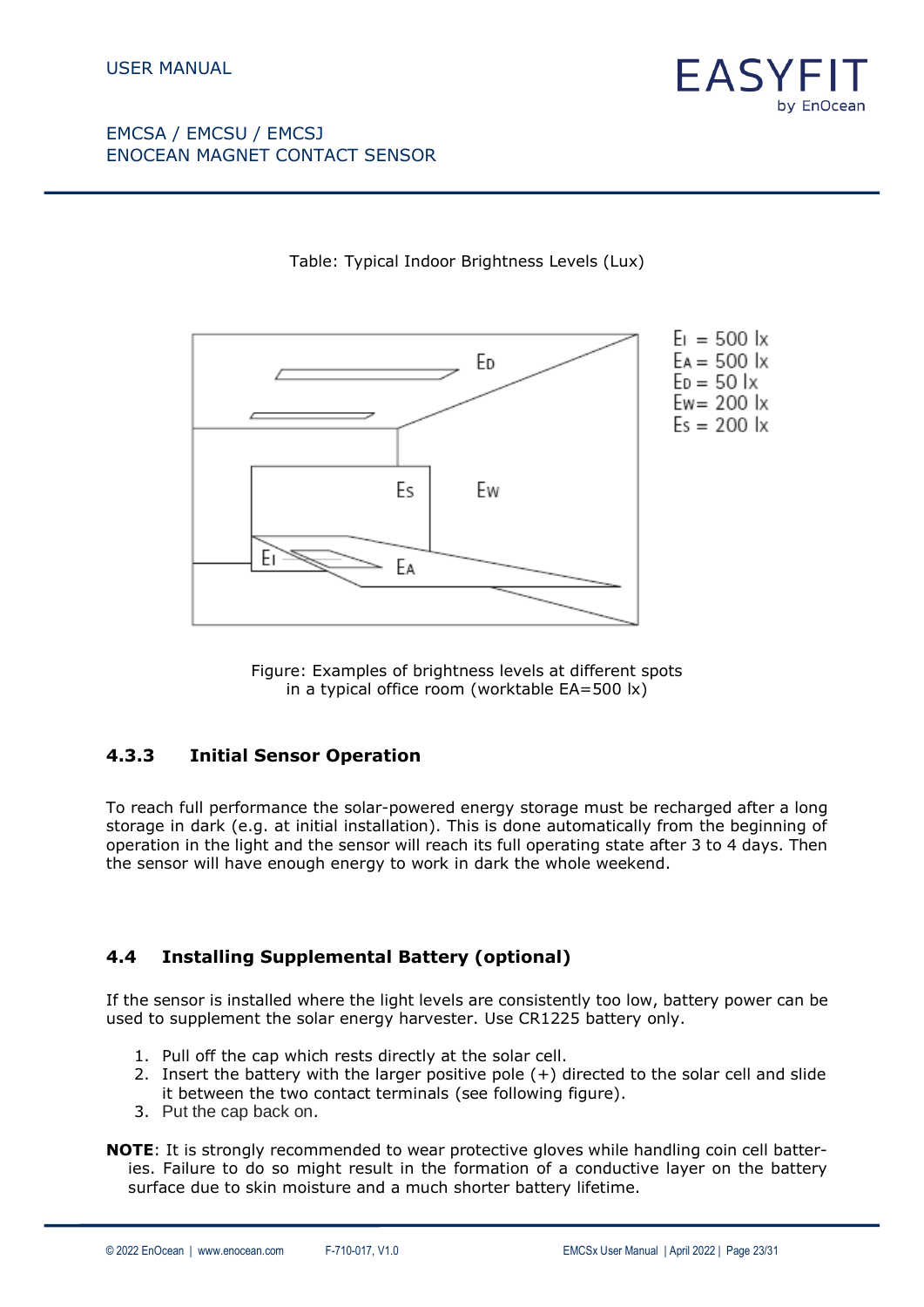

 **WARNING**: Ensure the battery is properly oriented. Improper handling of lithium batteries may result in heat generation, explosion, or fire.



Figure: Properly inserted battery

### <span id="page-23-0"></span>**4.5 Transmission Range**

The main factors that influence the system transmission range are type and location of the antennas of the receiver and the transmitter, type of terrain and degree of obstruction of the link path, sources of interference affecting the receiver, and "Dead" spots caused by signal reflections from nearby conductive objects. Since the expected transmission range strongly depends on this system conditions, range tests should categorically be performed before notification of a particular range that will be attainable by a certain application.

The following figures for expected transmission range may be used as a rough guide only:

- Line-of-sight connections: Typically 30 m range in corridors, up to 100 m in halls
- Plasterboard walls / dry wood: Typically 30 m range, through max. 5 walls
- Ferroconcrete walls / ceilings: Typically 10 m range, through max. 1 ceiling
- Fire-safety walls, elevator shafts, staircases and supply areas should be considered as screening.

The angle at which the transmitted signal hits the wall is very important. The effective wall thickness – and with it the signal attenuation – varies according to this angle. Signals should be transmitted as directly as possible through the wall. Wall niches should be avoided. Other factors restricting transmission range:

■ Switch mounted on metal surfaces (up to 30% loss of transmission range)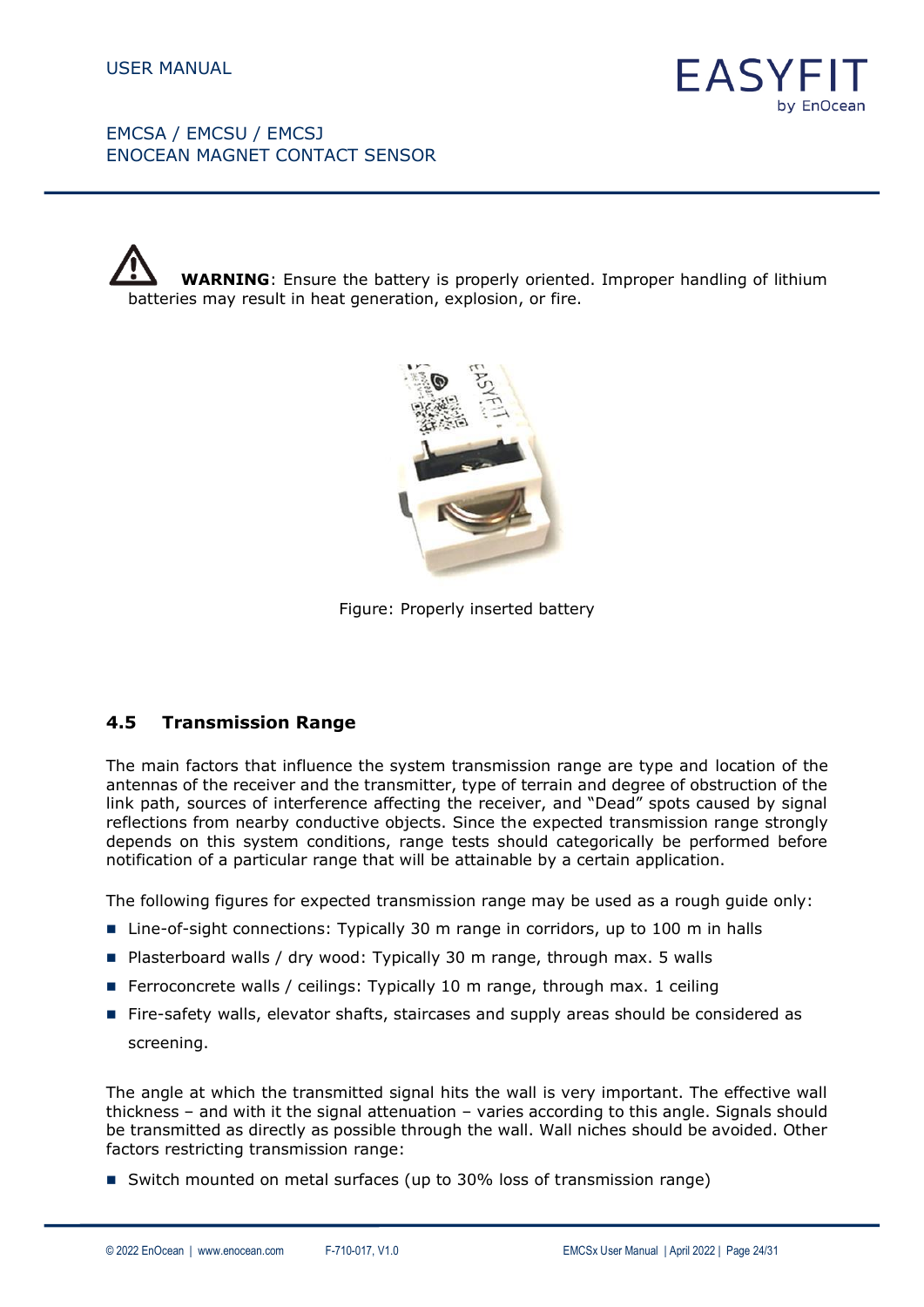

- Hollow lightweight walls filled with insulating wool on metal foil
- False ceilings with panels of metal or carbon fiber
- Lead glass or glass with metal coating, steel furniture

The distance between EnOcean receivers and other transmitting devices such as computers, audio and video equipment that also emit high-frequency signals should be at least 0.5 m.

A summarized application note to determine the transmission range within buildings is **AN001 "EnOcean Wireless Systems - Installation Notes"** (PDF) available as download from: <https://www.enocean.com/en/application-notes/>

FASY

by EnOcean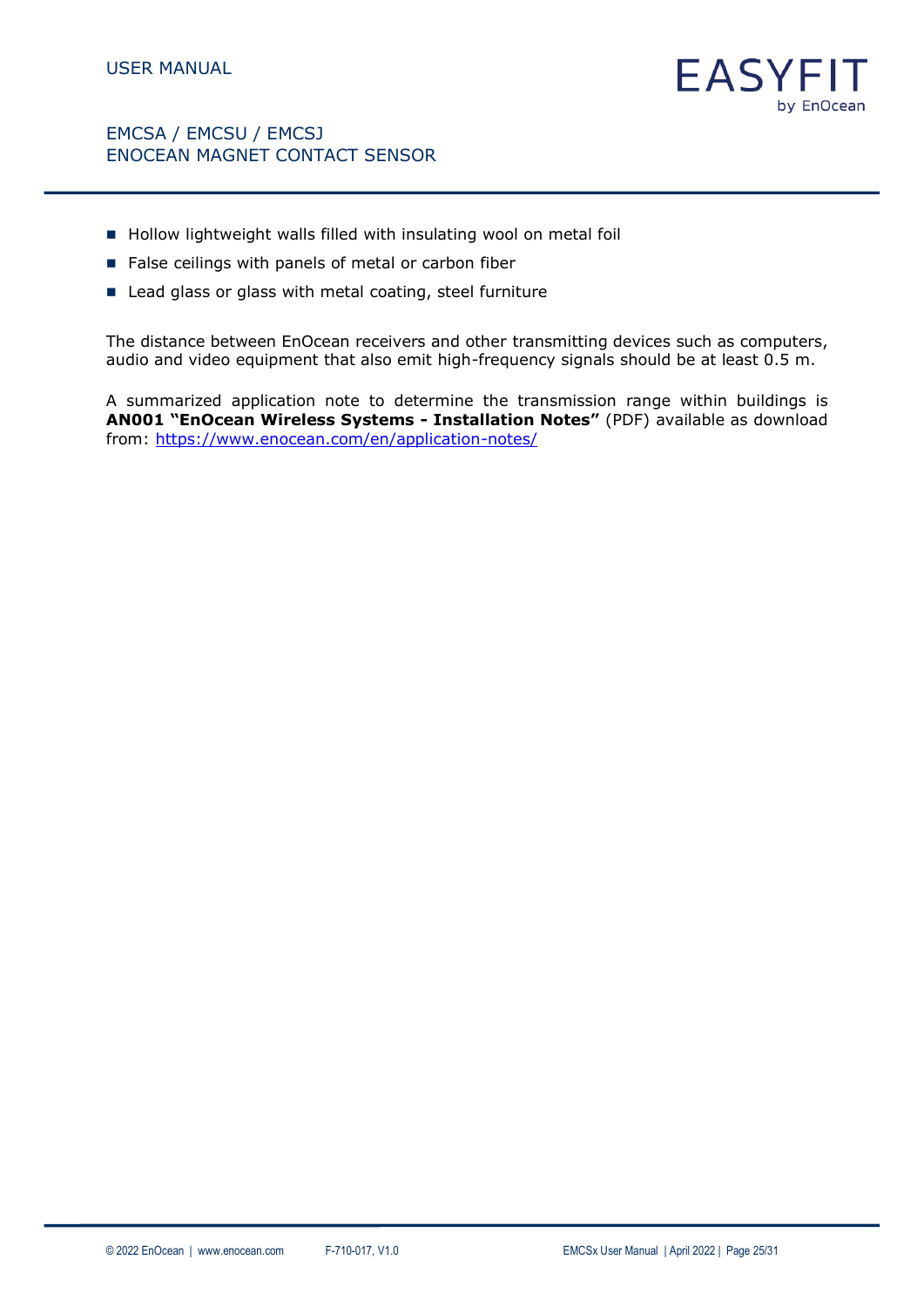

# <span id="page-25-0"></span>**5 REGULATORY NOTES**

### <span id="page-25-1"></span>**5.1 EMCSA Market Approval for European Union (CE)**

Hereby, EnOcean GmbH declares that the radio equipment EMCSA is in compliance with the essential requirements and other relevant provisions of the EU Radio Equipment Directive 2014/53/EU (RED). A copy of the Declaration of Conformity can be obtained from the product webpage. The OEM customer (B2B) is responsible for country specific local documentation.

Waste & Battery: WEEE-Reg-No.: DE 93770561 UBA Reg-No.: 21008516

Since the European Union requires country specific recycling, for all other countries than Germany the OEM customer (B2B) must register at country specific recycling organizations.

### <span id="page-25-2"></span>**5.2 EMCSA Market Approval for United Kingdom (UKCA)**

Till end of 2022 UK will accept EU (CE) market approval (see above). From 2023 UK will introduce its own market approval system, which is derived from the EU CE (EU directives will be UK statutory instruments, EU standards will be British standards). EnOcean will provide the UK declaration of conformity (UK DoC) document at the product website for download.

The final product package including EnOcean EMCSA must meet all necessary application specific requirement for UK conformity (e.g., building automation application, UK WEEE registration and documentation with UKCA). The OEM customer (B2B) is responsible for the final product documentation and must register at UK specific recycling organizations.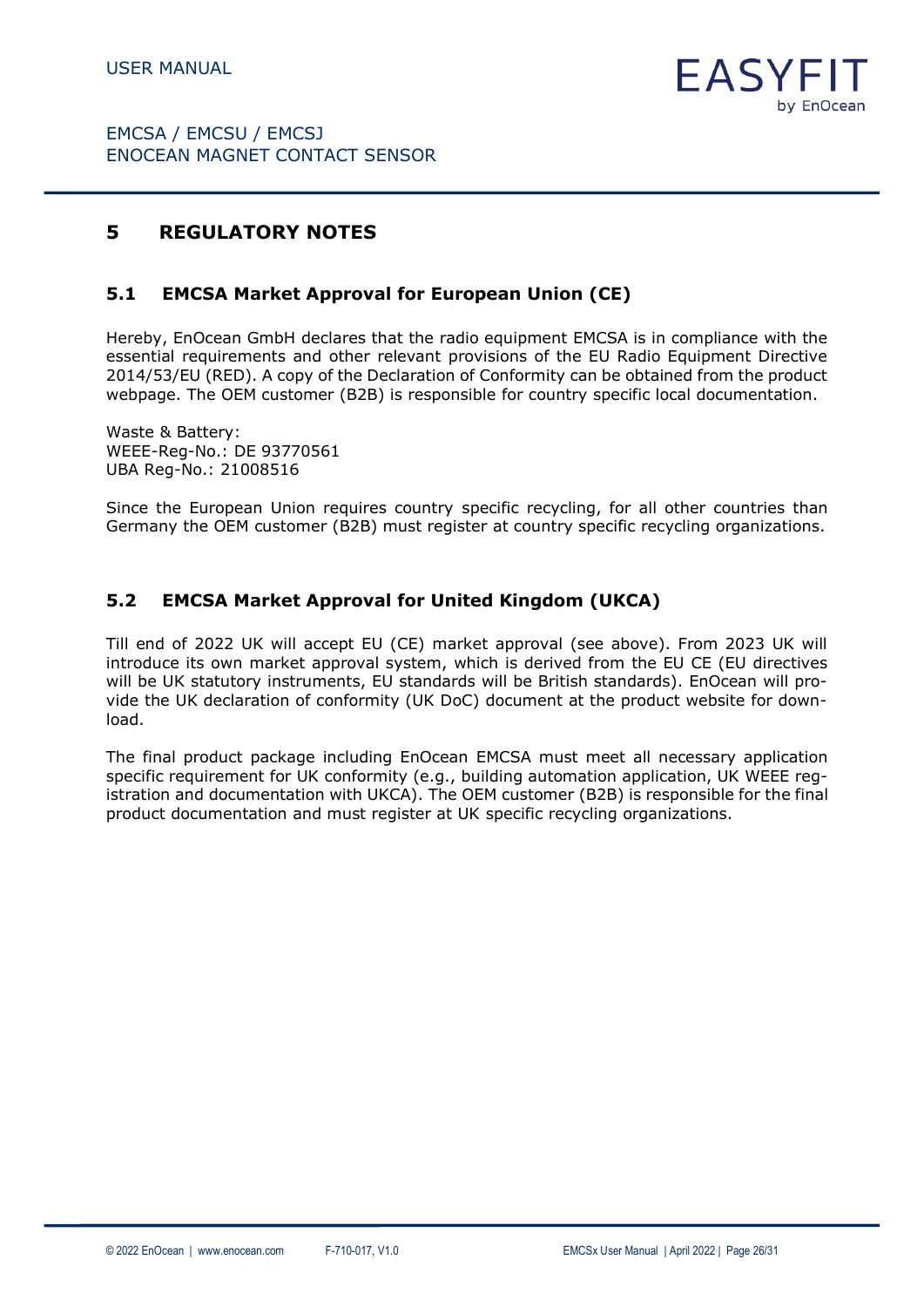

# <span id="page-26-0"></span>**5.3 EMCSU Market Approval for US (FCC)**

# **FCC Certificate**

| <b>TCB</b>                                                              |                                                                                                                                                                                                                                                                                                                                                                            | <b>GRANT OF EQUIPMENT</b><br><b>AUTHORIZATION</b><br>Certification<br><b>Issued Under the Authority of the</b><br><b>Federal Communications Commission</b> |                 |                        | <b>TCB</b>                                                 |
|-------------------------------------------------------------------------|----------------------------------------------------------------------------------------------------------------------------------------------------------------------------------------------------------------------------------------------------------------------------------------------------------------------------------------------------------------------------|------------------------------------------------------------------------------------------------------------------------------------------------------------|-----------------|------------------------|------------------------------------------------------------|
|                                                                         |                                                                                                                                                                                                                                                                                                                                                                            | By:                                                                                                                                                        |                 |                        |                                                            |
|                                                                         |                                                                                                                                                                                                                                                                                                                                                                            | <b>EMCCert Dr. Rasek GmbH</b><br><b>Stoernhofer Berg 15</b><br>D-91364 Unterleinleiter.<br>Germany                                                         |                 |                        | Date of Grant: 06/20/2013<br>Application Dated: 06/20/2013 |
| <b>EnOcean GmbH</b><br>Kolpingring 18a<br>Oberhaching, 82041<br>Germany |                                                                                                                                                                                                                                                                                                                                                                            |                                                                                                                                                            |                 |                        |                                                            |
|                                                                         | Attention: Armin Anders, Director Product Marketing                                                                                                                                                                                                                                                                                                                        |                                                                                                                                                            |                 |                        |                                                            |
| <b>Grant Notes</b>                                                      | EQUIPMENT AUTHORIZATION is hereby issued to the named GRANTEE, and is VALID<br>ONLY for the equipment identified hereon for use under the Commission's Rules and<br>Regulations listed below.<br>FCC IDENTIFIER: SZV-STM320U<br>Name of Grantee: EnOcean GmbH<br>Equipment Class: Part 15 Security/Remote Control Transmitter<br>Notes:<br><b>FCC Rule Parts</b><br>15.231 | <b>NOT TRANSFERABLE</b><br>902.875 MHz transmitter<br>Frequency<br>Range (MHZ)<br>902.875 - 902.875                                                        | Output<br>Watts | Frequency<br>Tolerance | Emission<br>Designator                                     |

#### **FCC Regulatory Statement**

The EMCSU device complies with part 15 of the FCC Rules. Operation is subject to the following two conditions:

(1) this device may not cause harmful interference, and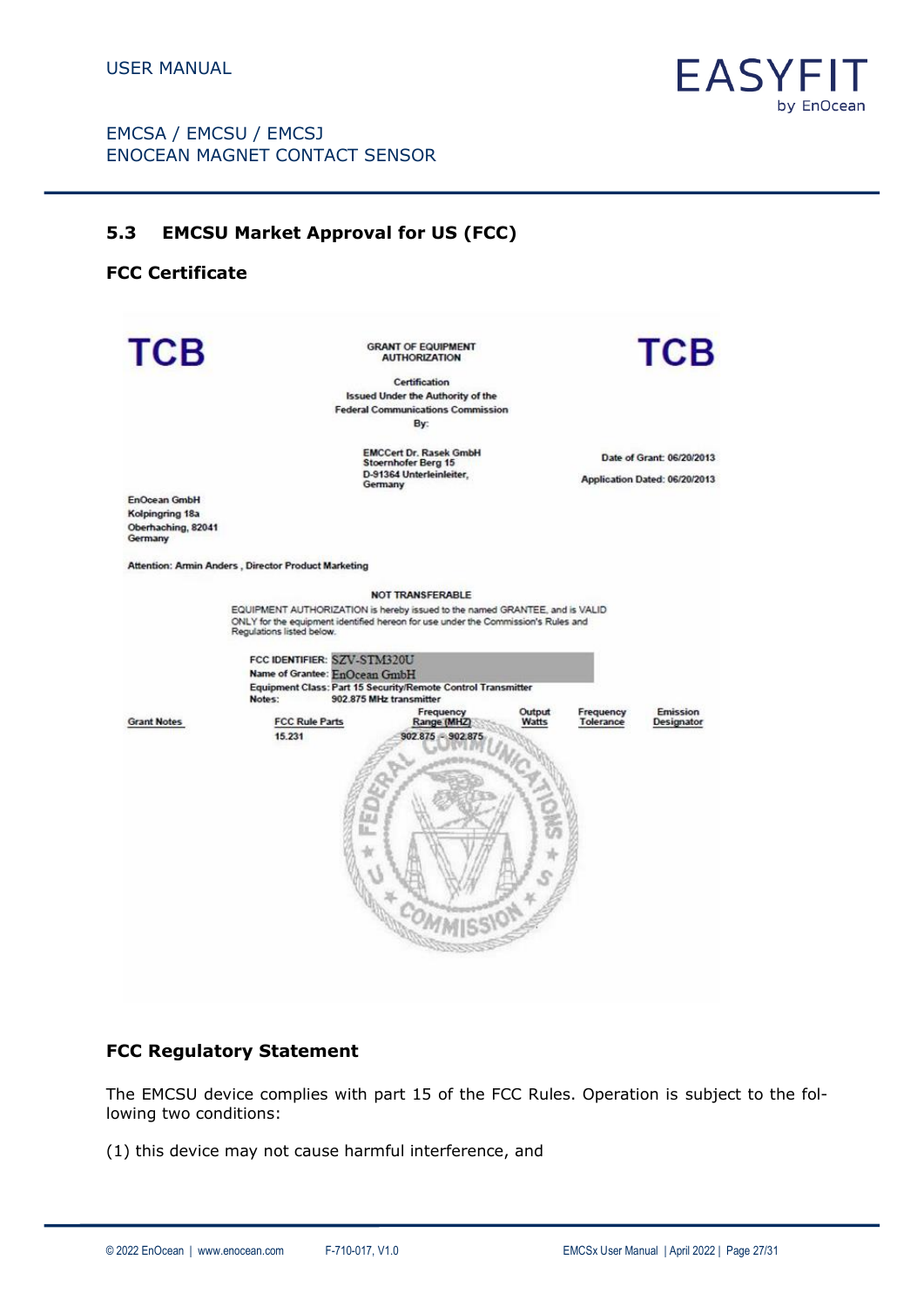

(2) this device must accept any interference received, including interference that may cause undesired operation

#### **FCC Usage Conditions**

STM 320U is a RF module approved for Single Modular use. It is incorporated into EMCSU as OEM installation using an approved antenna.

The module is optimized to operate using small amounts of energy, and may be powered by a battery. The module transmits short radio packets comprised of control signals, (in some cases the control signal may be accompanied with data) such as those used with alarm systems, door openers, remote switches, and the like.

The module does not support continuous streaming of voice, video, or any other forms of streaming data; it sends only short packets containing control signals and possibly data. The module is designed to comply with, has been tested according to 15.231(a-c), and has been found to comply with each requirement.

Thus, EMCSU containing the STM 320U radio module can be operated in the United States without additional Part 15 FCC approval (approval(s) for unintentional radiators may be required for the OEM's finished product), under EnOcean's FCC ID number if the OEM requirements are met.

### **FCC OEM Requirements**

n order to use EnOcean's FCC ID number, the OEM must ensure that the following conditions are met:

■ The Original Equipment Manufacturer (OEM) must ensure that FCC labeling requirements are met. This includes a clearly visible label on the outside of the final product. Attaching a label to a removable portion of the final product, such as a battery cover, is not permitted.

■ The label must include the following text:

*Contains FCC ID: SZV-STM320U* 

*The enclosed device complies with Part 15 of the FCC Rules. Operation is subject to the following two conditions: (i.) this device may not cause harmful interference and (ii.) this device must accept any interference received, including interference that may cause undesired operation.* 

■ The FCC identifier or the unique identifier, as appropriate, must be displayed on the device.

■ The user manual for the end product must also contain the text given above.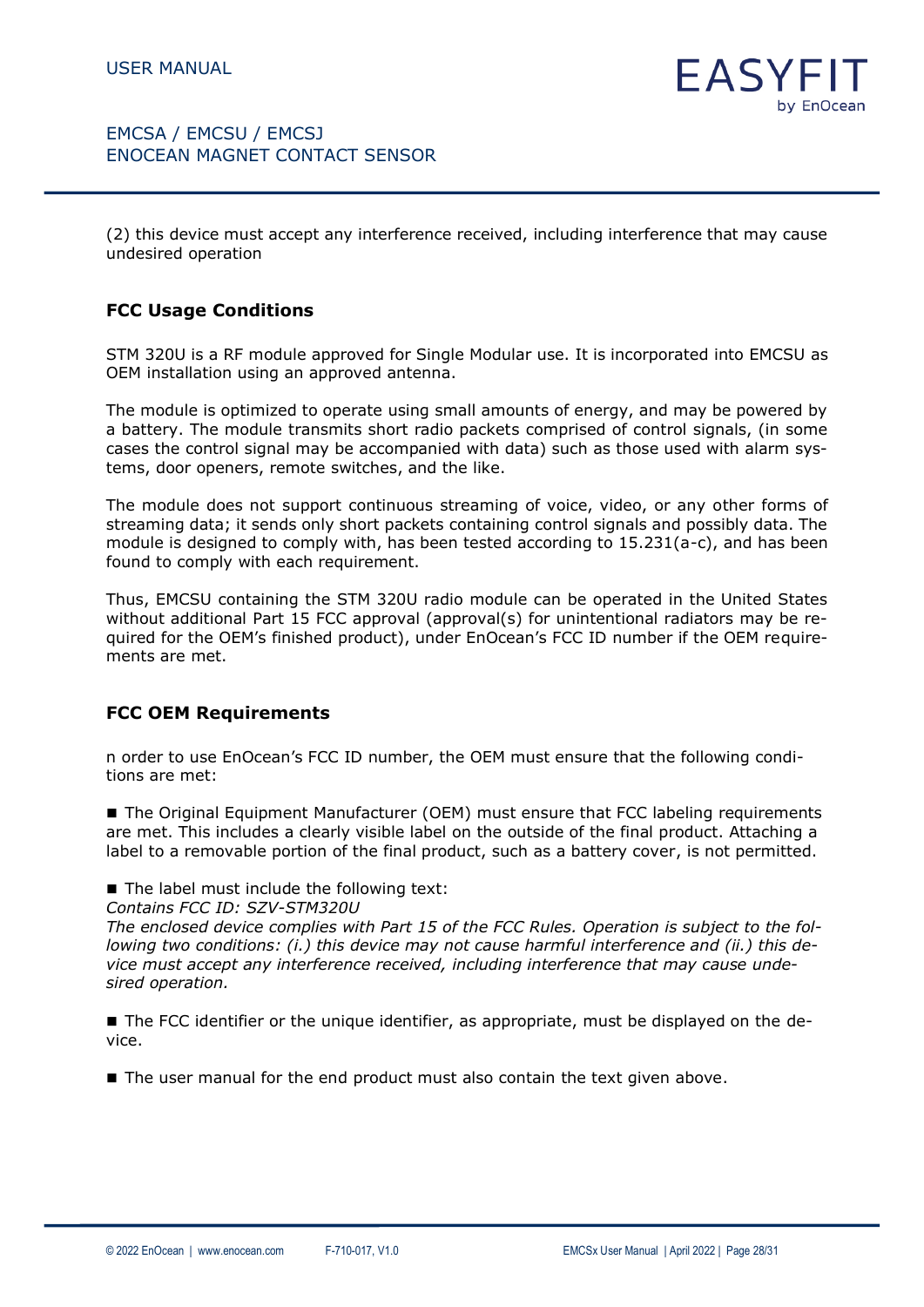

### <span id="page-28-0"></span>**5.4 EMCSU Market Approval for CA (ISED)**

#### **ISED Certificate**

FCB under the Canada-EC MRA<br>TCB under the USA-EC MRA<br>RFCAB under the Japan-EC MRA<br>Notified Body R&TTE Directive 2004/EC<br>Notified Body EMC Directive 2004/108/EC DR. RAŠEK No. ▶ CA001350D **TECHNICAL ACCEPTANCE CERTIFICAT D'ACCEPTABILITÉ CERTIFICATE TECHNIQUE CANADA CANADA CERTIFICATION No.** > 5713A-STM320U No. DE CERTIFICATION **ISSUED TO** EnOcean GmbH DÉLIVRÉ A Street Address<br>Numéro et rue City<br>Ville Oberhaching Kolpingring 18 a Province or State<br>Province ou État Postal Code<br>Code postal 82041 Germany TYPE OF EQUIPMENT<br>GENRE DE MATÉRIEL TRADE NAME & MODEL ▶ Transmitter Module STM 320U<br>MARQUE ET MODELE ▶ Transmitter Module STM 320U Remote Control Device ь EMISSION TYPE<br>GENRE D'ÉMISSION FREQUENCY RANGE<br>BANDE DE FRÉQUENCES  $\blacktriangleright$  902.88 - 902.88 MHz  $\blacktriangleright$  322K1F1DAN **R.F. POWER**<br>PUISSANCE H.F. **ANTENNA** Integrated  $\triangleright$  66.58 dBuV/m @ 3m  $\mathbf{E}$ **ANTENNE** Incomoré ISSUE<br>EDITION 8 **SPECIFICATION**  $E = RSS, 210$ 11 December 2010 **SPÉCEFICATION** TEST LABORATORY<br>LABORATOIRE D'ESSAI EMCCons DR. RAŠEK GmbH &  $\mathbf{r}$ CN 3464C OATS 3461C-1 Co KG **Street Address** City<br>Ville Ebermannstadt Moggast, Boelwiese 8 Numéro et rue Postal Code<br>Code postal 91320 Province or State Germany Province ou État Name<br>Nom Karlheinz Kraft Tel 0049 9194 9016 E-mail k.kraft@emcc.de Fax 0049 9194 8125

Certification of equipment means only that the equipment has La certification du matériel signifie seulement que le matériel a acted on accordingly by the industry clanarial sister<br>will depend on the existing radio environment, service and<br>location of operation. This certificate is issued on condition that<br>the holder complies and will continue to sold unless the equipment complies with the applicable<br>technical specifications and procedures issued by Industry Canada.

Certification of equipment means only that the equipment has<br>
La certification du matériel signifie seulement que le matériel a<br>
met the requirements of the above-noted specification. Licence satisfati aux exigencies de la présent certificat est délivré ne doit pas être fabriqué, importé,<br>présent certificat est délivré ne doit pas être fabriqué, importé,<br>aux procédures et aux spécifications techniques applicables<br>aux procédures et aux spécif

I hereby attest that the subject equipment was tested and found Jatteste par la présente que le matériel a fait l'objet d'essai et<br>in compliance with the above-noted specification. [jugé conforme à laspécification ci-dessu

**Certification Officer** 

DATE 21 June 2013

EMCCert DR. RAŠEK GmbH · Stoernhofer Berg 15, 91384 Unterleinleiter, Germany<br>Tel.: +49 9194 72279-01 · Fax: +49 9194 72279-06 · E-mail: emc.oert@emco.de · Web: www.emco.de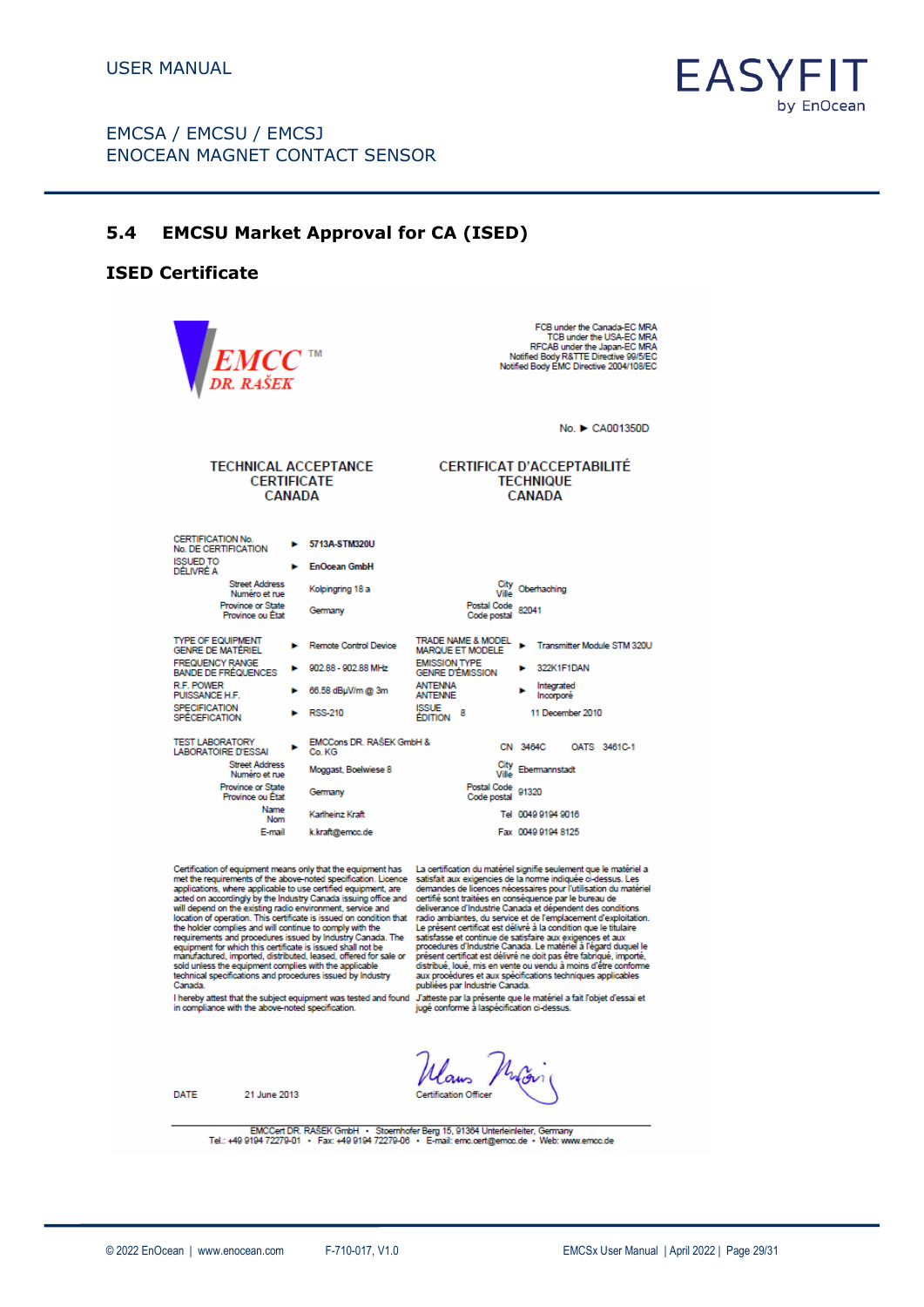

#### **ISED Regulatory Statement**

The EMCSU device contains the EnOcean module STM 320U that complies with Industry Canada license-exempt RSS standard(s). Operation is subject to the following two conditions:

(1) this device may not cause interference, and

(2) this device must accept any interference, including interference that may cause undesired operation of the device.

Le présent appareil est conforme aux CNR d'Industrie Canada applicables aux appareils radio exempts de licence. L'exploitation est autorisée aux deux conditions suivantes:

(1) l'appareil ne doit pas produire de brouillage, et

(2) l'utilisateur de l'appareil doit accepter tout brouillage radioélectrique subi, même si le brouillage est susceptible d'en com-promettre le fonctionnement."